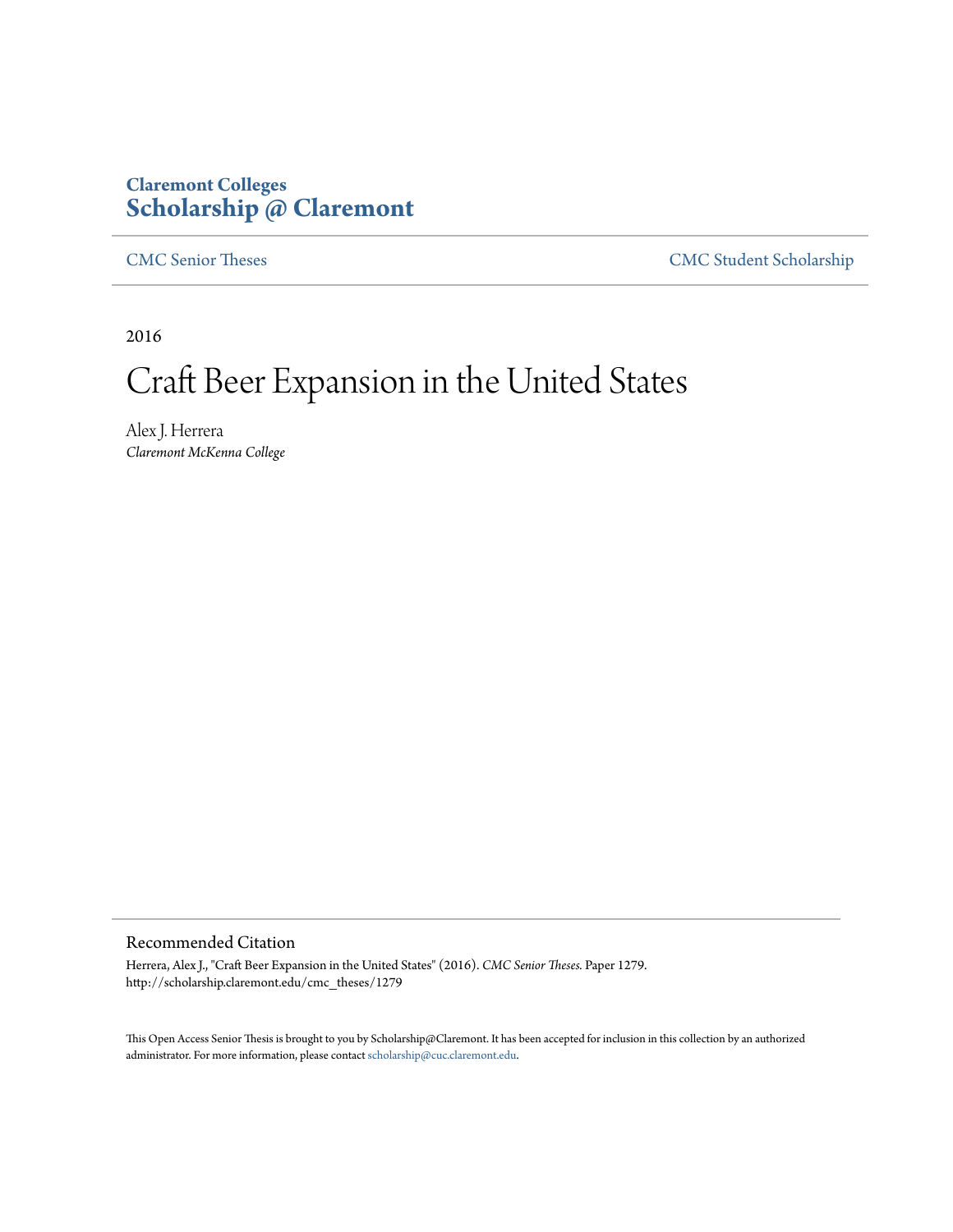**Claremont McKenna College**

**The Craft Beer Expansion in the United States** 

SUBMITTED TO

# PROFESSOR OANA TOCOIAN

AND

# DEAN PETER UVIN

BY

ALEX HERRERA

FOR

SENIOR THESIS

FALL 2015

NOVEMBER 30, 2015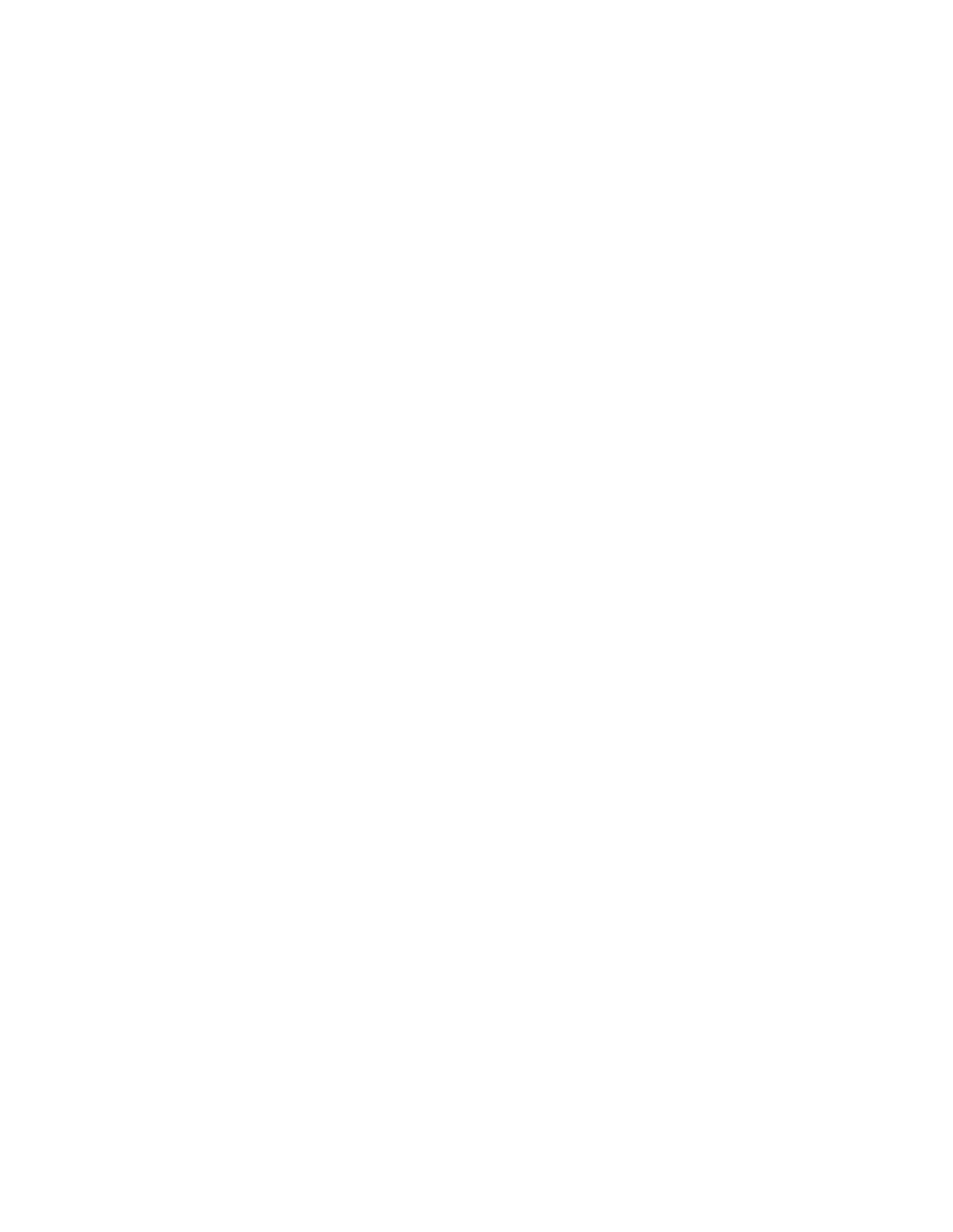# **Table of Contents**

| Responses from Anheuser Busch InBev and MillerCoors17 |  |
|-------------------------------------------------------|--|
|                                                       |  |
|                                                       |  |
|                                                       |  |
|                                                       |  |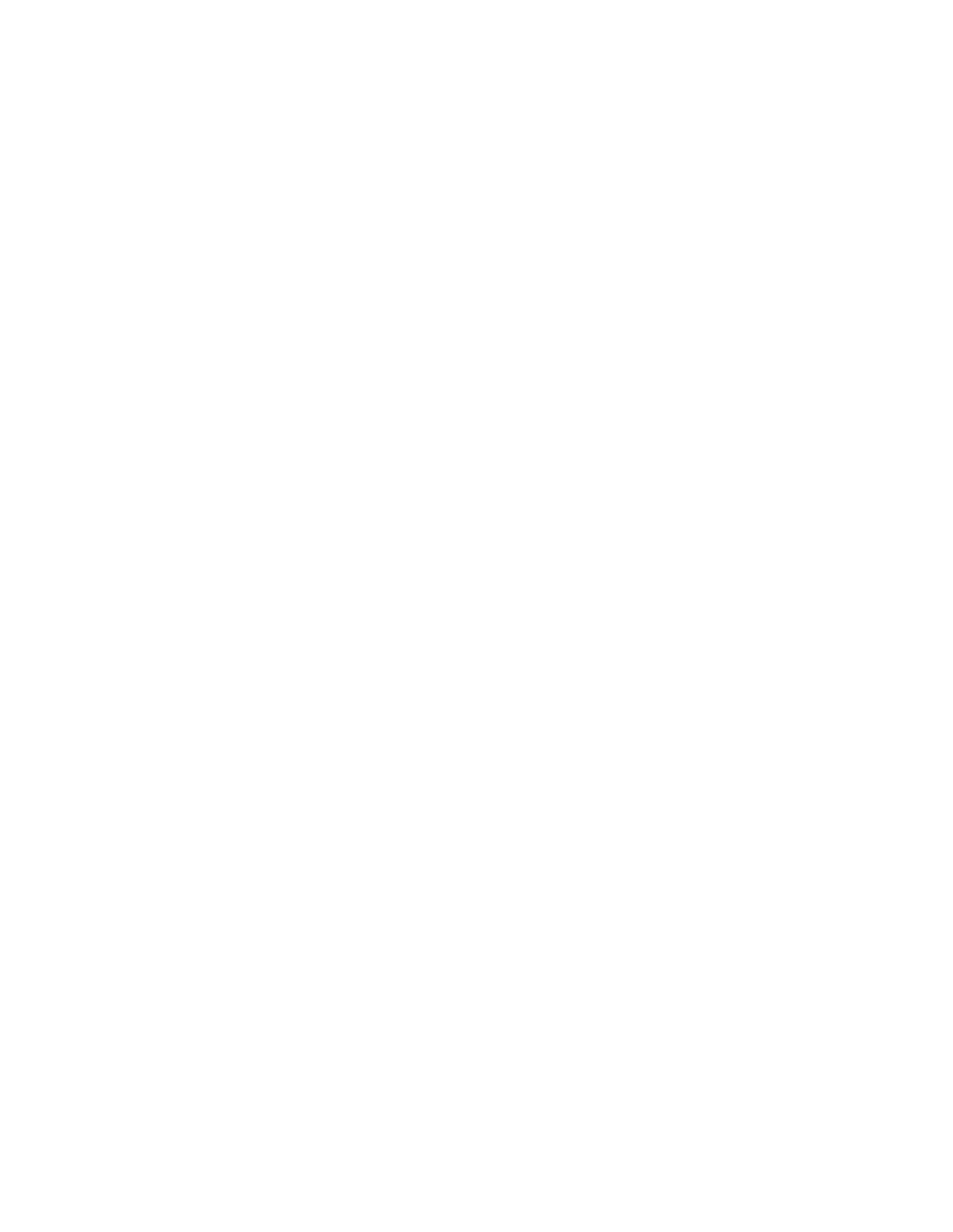## **Abstract**

For centuries the world's biggest breweries, including Anheuser-Busch InBev and MillerCoors, have been producing America's favorite beers like Budweiser and Coors Light. However, more recently smaller, craft breweries have seen significant expansion as a growing number of Americans are drinking craft beers. How has this recent trend affected the beer market in the United States? More specifically, how has the recent success of craft breweries affected Anheuser-Busch InBev and MillerCoors? I examine the economic factors that have led to craft beer's success in a highly competitive market, and further, how this success has impacted Anheuser-Busch InBev and MillerCoors. My study reveals that the premier quality of craft beer has distinctively separated itself from the traditional American lagers, like Coors and Bud Light. Furthermore, as the United States has experienced economic growth, more and more Americans are choosing craft beers over these American lagers. In final, I examine and explain Anheuser-Busch InBev and MillerCoors' recent multi-billion dollar investments into the craft beer industry.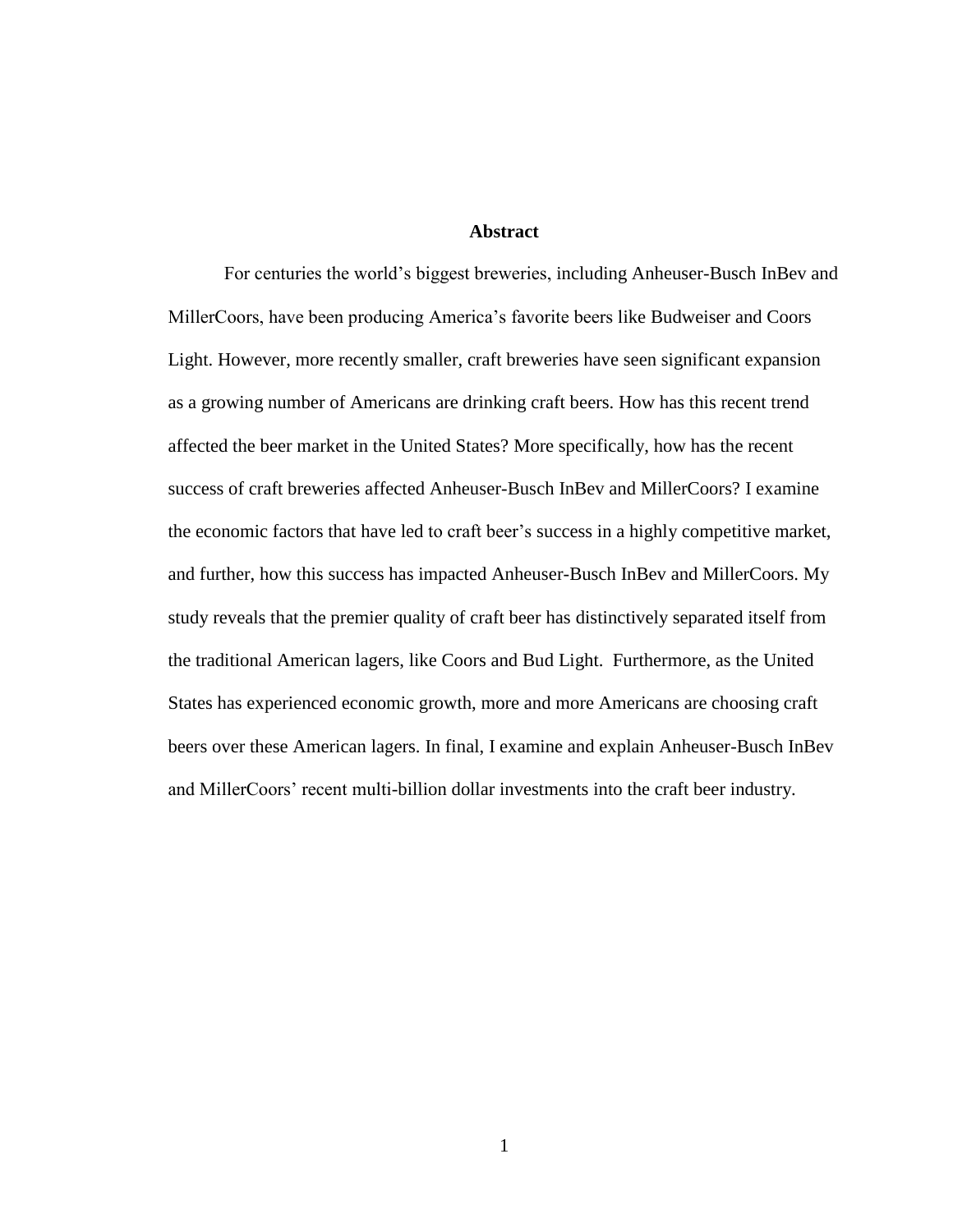# **I. Introduction**

 $\overline{a}$ 

The United States beer industry has a rich history littered with household names like Budweiser, Miller, and Coors. These names have come to represent the roots of American brewery tradition. And for those who fancy themselves 'beer connoisseurs', craft breweries have always offered beers with more flavor and taste than the traditional Bud Light or Coors Light (See Figure 1 for list of beer industry definitions). Recently, the craft beer industry has emerged to quickly become the fastest growing segment of the beer industry for the past two decades<sup>1</sup>. The growing popularity of these specialized products has ignited an emerging customer market throughout the United States. As portions of the U.S. beer consumer population began to acquire the taste for these craft beers, many became captivated and began seeking a wider variety of craft beers. The revolution of the beer consumer has caused a chain reaction affecting the way grocery stores, liquor stores and bars think all around the nation. Grocery and liquor stores have expanded their alcohol sections and begun to carry local beers, while bars and pubs have started to rotate their draft beers in an attempt to satisfy all customers' demands. This revolution in beer consumption has changed the shape of the beer industry in the United States.

<sup>1</sup> Watson, Bart. "Brewers Association | Promoting Independent Craft Brewers." *Brewers Association*. N.p., n.d. Web. 05 Oct. 2015.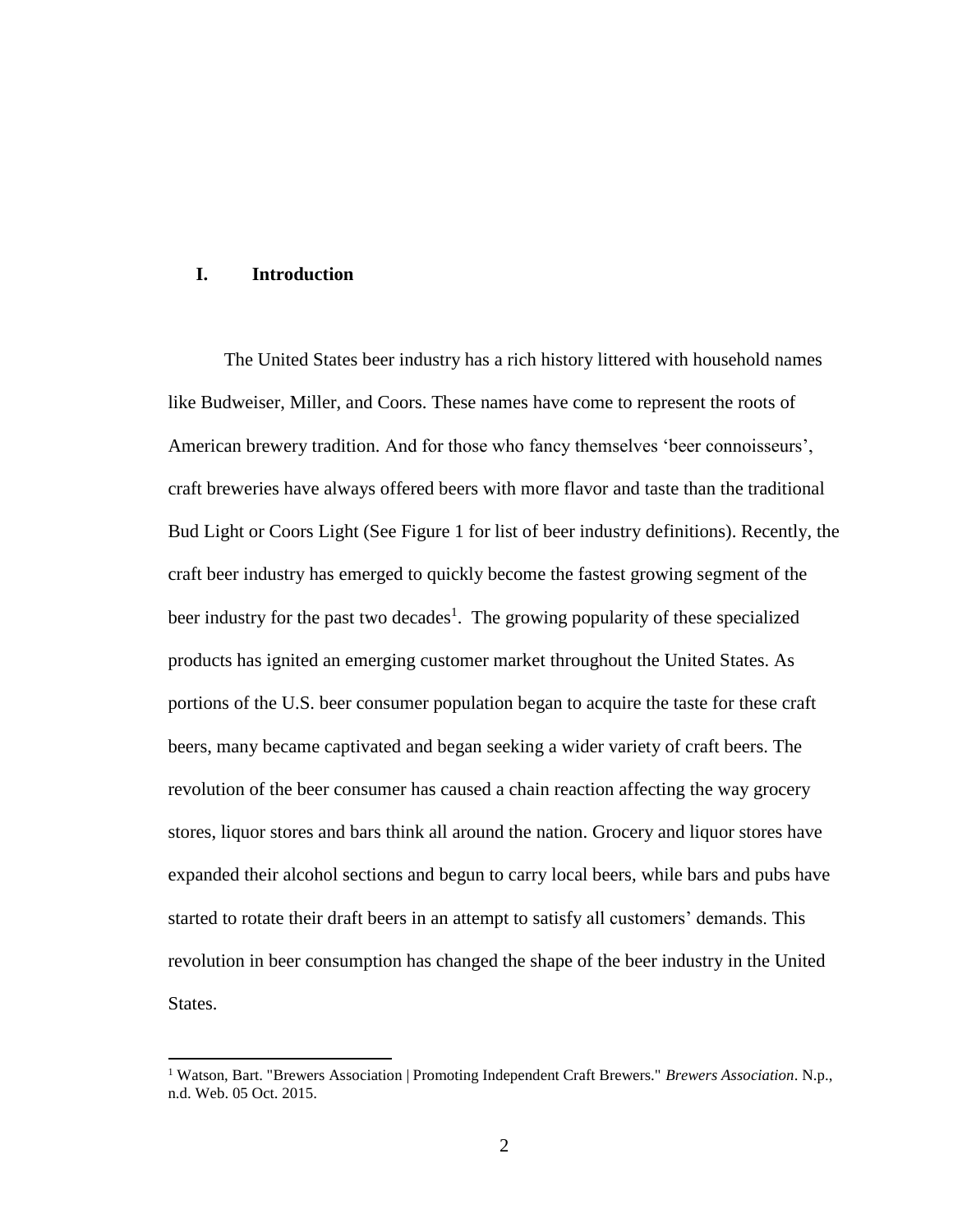This combination of a rapidly growing craft beer industry and a plateauing, or even declining, U.S. non-craft beer industry has brought to the surface many questions about how the two will coexist in the United States beer market. The purpose of this study is to investigate the effect that the growing popularity of the craft beer industry has had on the large brewing companies in the United States, particularly Anheuser-Busch InBev (AB InBev) and MillerCoors. Additionally, this paper will forecast how this rivalry between craft beer and non-craft beer segments will affect the way the beer market in the U.S. looks in the future.

This paper proceeds in the following order. The conclusion of section I present a brief history of the beer industry in the United States as well as a literature review of previous studies on relevant topics. Section II offers economic theories that are relevant in explaining the success of craft breweries in an industry previously dominated by American lagers. I will examine how MillerCoors and AB InBev have responded to the craft industry's sustained growth in section III. Section IV will forecast how this relationship will affect the overall beer market in the near future. Finally, section V will provide a summary and conclusion along with a discussion of the further studies that can be done on this topic.

### *History of the Beer Industry in the United States*

Before congress passed the Prohibition act (the  $18<sup>th</sup>$  Amendment) in 1920, beer was primarily produced and consumed locally in the United States. The beer industry was widely popular in the early 1900s and consisted of over 1,300 breweries that produced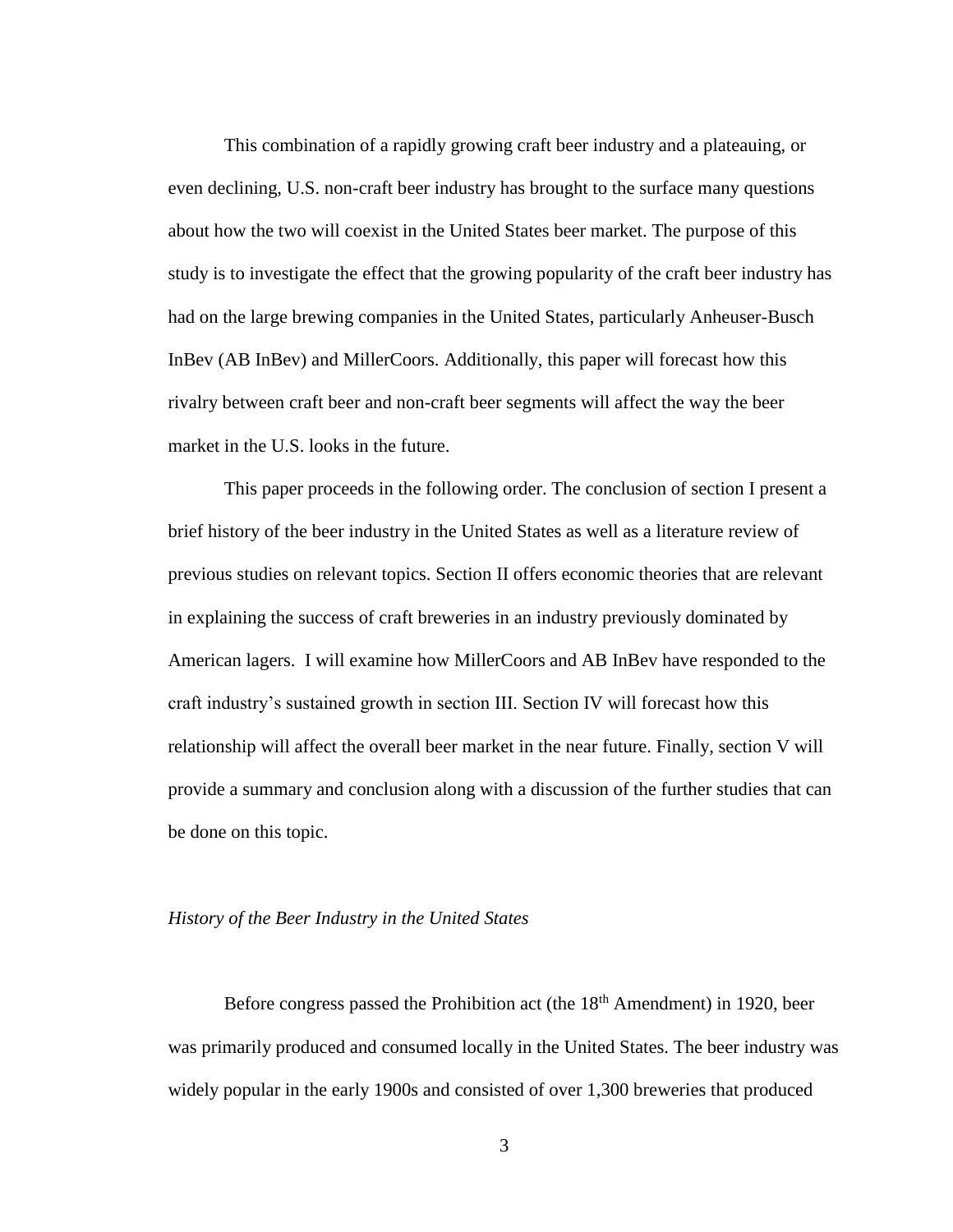approximately 57.4 million barrels annually. In the 13 years which ensued between the implementation of the 18th Amendment and the 21st Amendment repealing prohibition, the number of brewers in the United States had dwindled to less than three dozen. The 21st Amendment was met with a large demand for beer due to a lack in capacity from the remaining breweries<sup>2</sup>.

This immense unmet demand sparked a race for economies of scale<sup>3</sup> in the quality production of largely undifferentiated products<sup>4</sup>. In order to meet this demand, breweries began producing beer as quickly and cost effectively as possible. This efficient production resulted in an increase in the number of substitute products manufactured by breweries across the United States. The invention of refrigeration was revolutionary in beer production, making it possible to easily ship products long distances. This change in transportation opened the door for centralized mass production<sup>5</sup>. As larger firms were able to take advantage of the economies of scale, they were also able to produce beer at the lowest prices and push competitors without the ability to manufacture at these low prices out of the market<sup>6</sup>. Additionally due to brewers newfound ability to transport products efficiently, those who produced beer at the cheapest prices, set a minimum efficient scale (MES) that had to be met by all brewers nationwide to avoid being pushed out of the market place<sup>7</sup>. As inefficient breweries were forced to exit the market, they

 $\overline{a}$ 

<sup>&</sup>lt;sup>2</sup> Clemons, Eric K., Guodong Gao, and Lorin M. Hitt. "When Online Reviews Meet Hyperdifferentiatation: A Study of the Craft Beer Industry." *Journal of Management Information Systems* 23.2 (2006): 149-71. Web. 06 Nov. 2015. 156

<sup>3</sup> Cost advantages firms obtain with growing size, output or scale of operation, resulting in cost per unit output decreasing.

<sup>4</sup> Clemons, Gao, and Lorin, 156.

<sup>5</sup> Clemons, Gao, and Lorin, 156.

<sup>6</sup> Lynk, William J. "Interpreting Rising Concentration: The Case of Beer." *The Journal of Business* 1st ser. 57.1 (1984): 43-55. Web. 07 Nov. 2015. 45.

<sup>7</sup>Lynk, 45.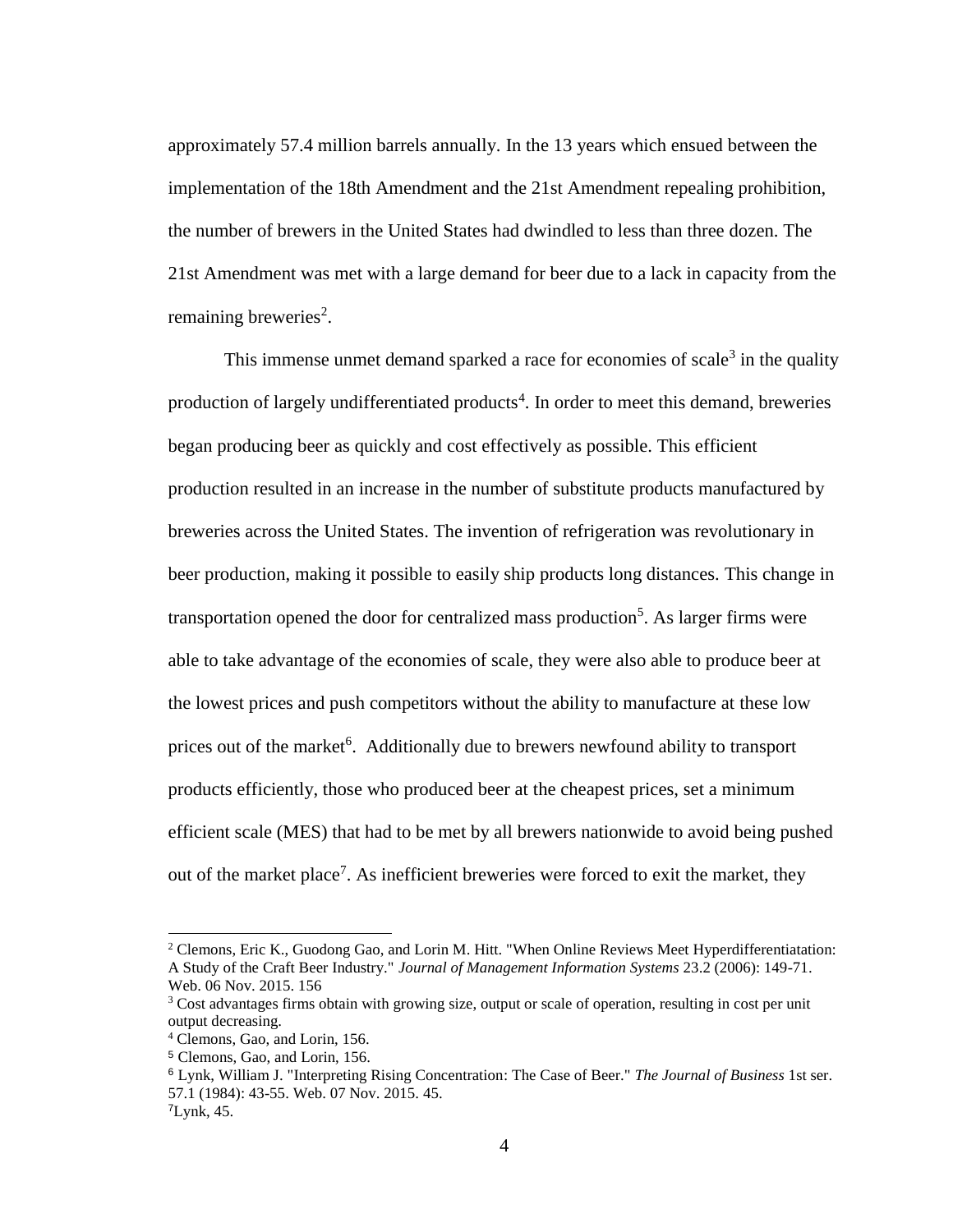were engulfed by breweries that were able to meet the MES. This process of acquiring failing firms allowed the successful, or most efficient, firms to use the assets of the failing firms. This further enabled successful firms to cheaply expand their operations and continue to take advantage of economies of scale. This strategy decreases average cost and results in an increase of the minimum efficient scale<sup>8</sup>. This circular effect resulted in an accelerated repeating cycle of increasing the MES, which led to the acquisition of inefficient firms. Therefore economies of scale increased, which again resulted in an increase in the MES and so on and so forth<sup>9</sup>. Also, the largest breweries began to engage in huge advertising campaigns, abled by the advent of national television, in fights for market superiority, which contributed to increases in fixed costs that many brewers couldn't afford, and thus were forced out of the market $10$ .

In 1950 the minimum efficient scale for a brewery was defined by an annual production of 100,000 barrels. By 2000, due to the severe concentration in the market, the necessary annual production to reach MES was 18 million barrels, or nearly 9.9% of the total market share $11$ . This concentration went unopposed by consumers because as the market became increasingly concentrated, big brewers were able to pass on their efficiencies to consumers, successfully lowering the real price of beer by 11% from 1960 to 1970, and another 19% from 1970 to 1980<sup>12</sup>. This war of attrition continued until the

<sup>8</sup> Tremblay, Victor J., and Carol Horton. Tremblay. *The U.S. Brewing Industry: Data and Economic Analysis*. Cambridge, MA: MIT, 2005. Print. 201-202.

<sup>9</sup> Rojas, Christian. "Price Competition in U.S. Brewing." *The Journal of Industrial Economics* 56.1 (2008): 1-31. Web. 05 Nov. 2015. 4.

<sup>10</sup> Tremblay and Trembaly, 277.

 $11$  Lynk, 46

 $12$  Lynk, 52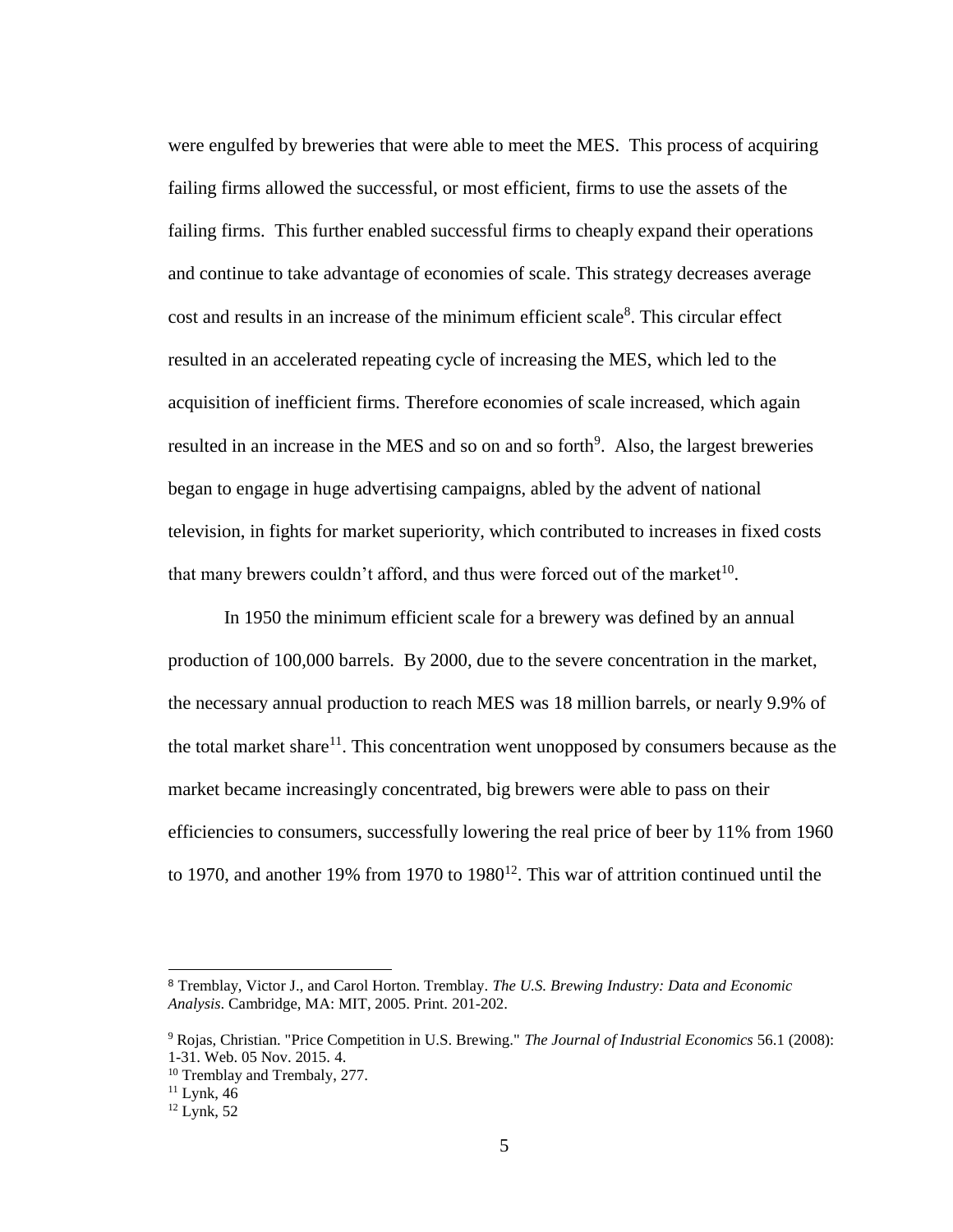largest three breweries (Miller, Coors and Anheuser-Busch) produced almost 85% of the beer consumed in the United States<sup>13</sup>.

While striving to take full advantage of increasing economies of scale, domestic beer became light, tasteless and uniform. However, continued economic prosperity in the U.S. contributed to an increase in the demand for a wider variety of beers<sup>14</sup>. Then, along came Fritz Maytag, who bought the San Francisco based brewery, Anchor Brewing Company in 1965. Maytag began producing more full-bodied and complex beer that spurred great interest from consumers. By 1975 Anchor Brewing had reached sales of 7,500 barrels a year and after just 7 years, sales were at 28,000 barrels annually. Maytag spurred a craft brewing revolution, and in no time the I-5 corridor from San Francisco to Seattle was littered with craft breweries<sup>15</sup>. By the end of 1982 there were only 75 craft breweries in the US. 16 years later, in 1998, there were 1,074 and by 2014 the number of craft breweries in the United States had reached 3,418.<sup>16</sup>.

#### *Literature Review*

 Tremblay and Tremblay (2005) conducted a study to investigate the change in the United States beer industry from the Prohibition era to its current state. They found that the beer market became heavily concentrated due to severe efficiencies captured through mergers and acquisitions of failing firms. Additionally they found that breweries

<sup>&</sup>lt;sup>13</sup> Clemons, Gao, and Lorin, 156.

<sup>&</sup>lt;sup>14</sup> Tremblay and Tremblay, 107.

<sup>&</sup>lt;sup>15</sup> Tremblay and Tremblay, 115-116.

<sup>&</sup>lt;sup>16</sup> Watson, "Brewers Association | Promoting Independent Craft Brewers."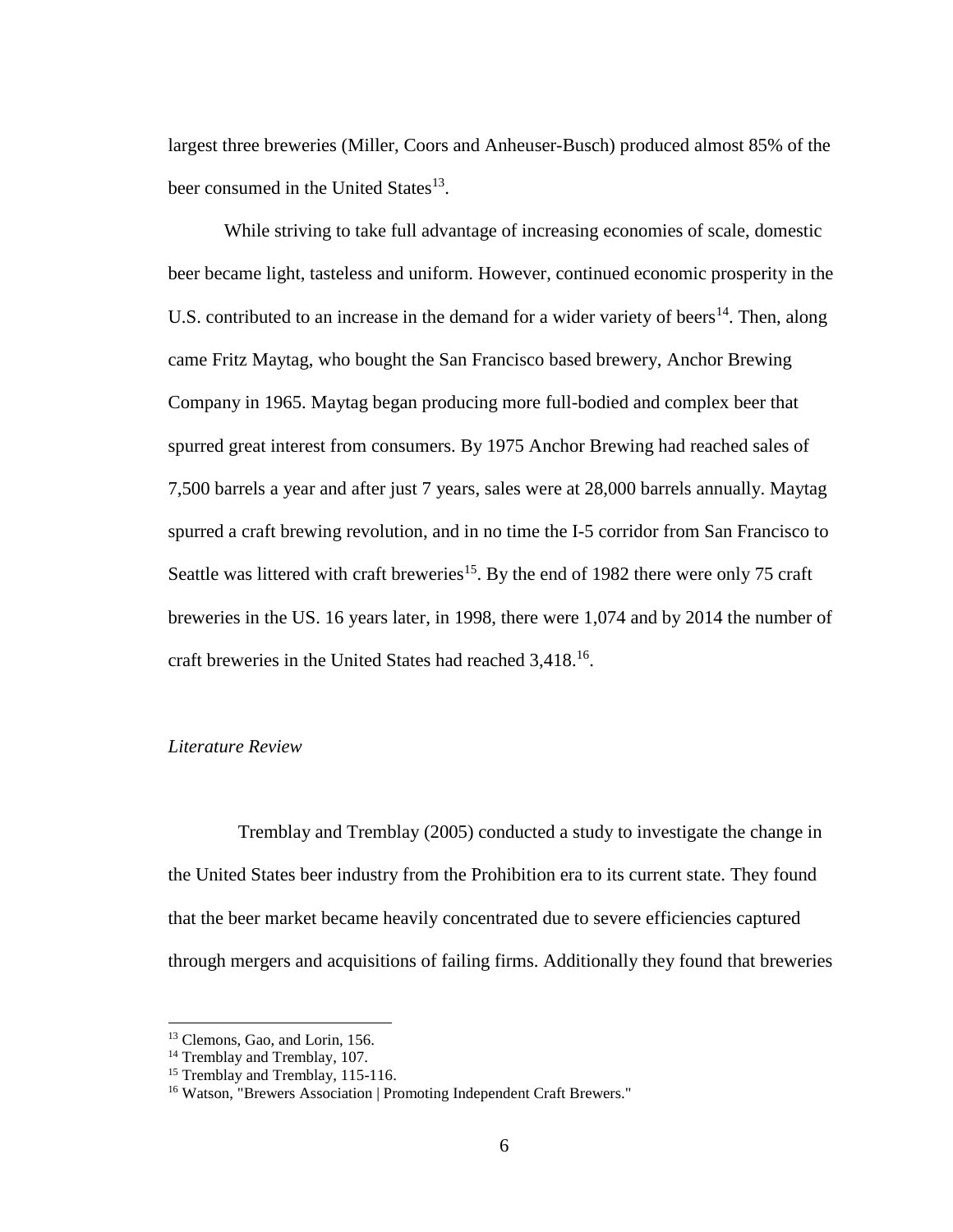continued to strive to increase the minimum efficient scale. Those unable to meet the MES were ultimately forced out of the market. Tremblay and Tremblay go on to explain that as each of these breweries continued to grow, advertising became more important in order for breweries to convince customers their product was superior to their competitors, despite the fact that the products continued to be highly undifferentiated. Later in the book they explain how overall economic growth and stability in the U.S. in the 1980s contributed to changes in demand, specifically an increase in demand for a wider variety and higher quality of beer. Also, they explain how certain laws and taxes were able to stimulate the growth of the craft beer industry. Specifically, the increase of the excise tax in 1977 and 1991 for the largest brewers and the legalization of home brewing in 1979 propelled craft beer success. However, the paper does end by predicting that the craft beer industry may one day be able to capture 5% of all beer sales and by 2014 this number was already up to 11%.

A study by Carroll and Swaminathan (2000) investigates the success of microbreweries in a market dominated by mass-production breweries. They apply the resource partitioning theory to the beer industry in the US. During the study they reveal that large generalist-firms aim to capture the majority of a consumer base through price competition, and these organizations fight for the largest share of consumer resources. Since everyone strives to capture the largest portion of the market place, those producing general beers face the toughest competition. In competing for the largest market segment, the generalists fail to capture small segments of the market that require higher costs. However, it is most likely not worth the excessive costs to capture minimal additional market share. These niches are filled by specialists firms who produce a higher quality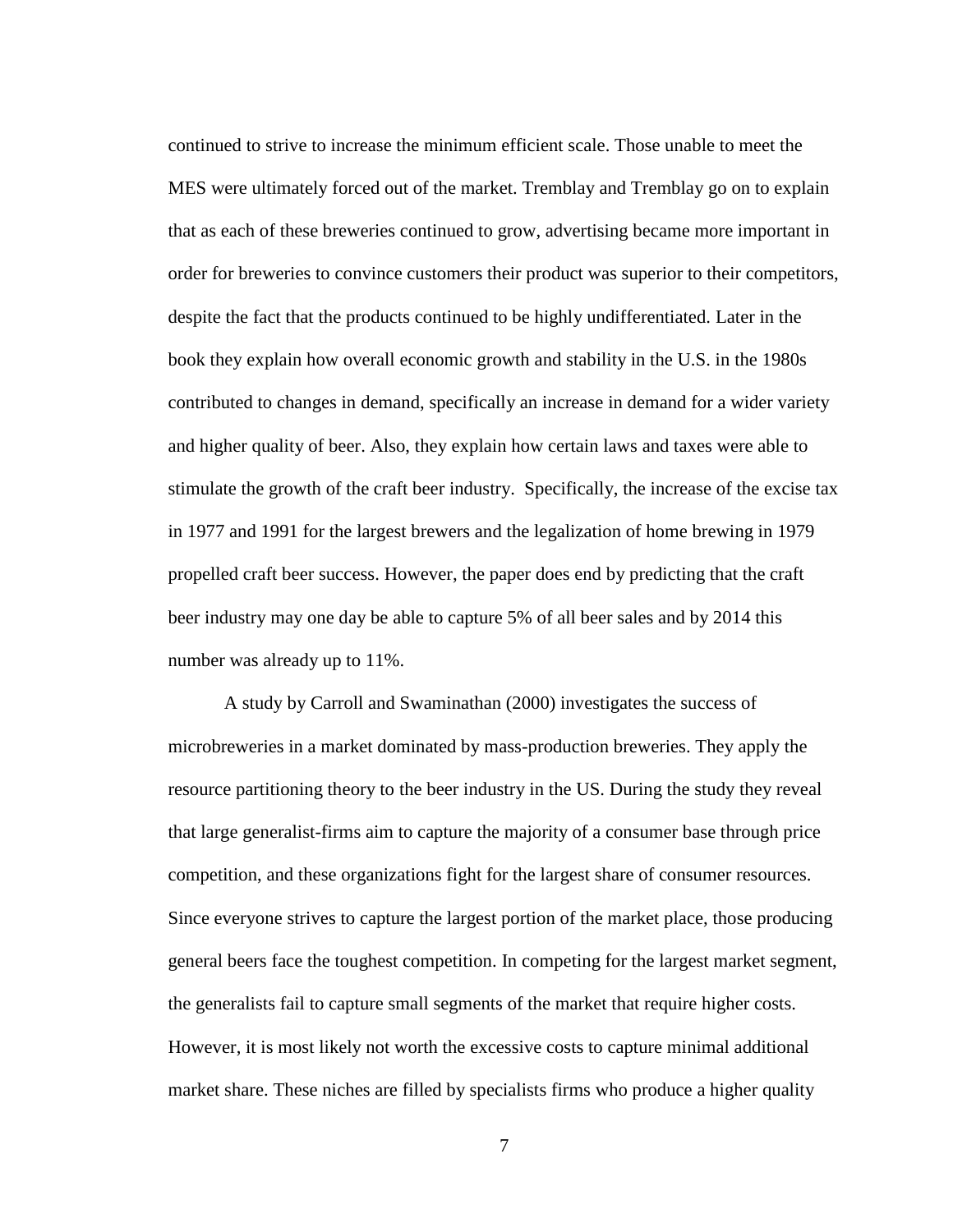product which appeals to a smaller portion of the consumer population. In the end, they find that generalists, or mass-producing breweries, are targeting a heterogeneous segment of the market, while craft breweries, choose to target homogeneous segments. Later in the study, Carroll and Swaminathan explain that instead of aiming to capture specialists' market segments, which would be inefficient due to a lack of experience, generalists form alliances with craft breweries in order to capture these small market segments. They support this argument with a comparison to the airline industry, where large companies (ie. United Airlines) align with smaller passenger service airlines (ie. United Express) to capture peripheral markets.

Swann (2012) explores the transformation of the English brewing industry from 1900-2004. From 1900-1970 the beer market experienced high concentration, followed by a period of horizontal dispersion from 1970-2004. Swann credits the concentration of the beer market to four different factors. First being the large economies of scale that were found in the production, purchasing, distribution, advertising and marketing steps of the process. However, breweries were only able to take advantage of these efficiencies because of improved transportation through railways (2) and scientific advancements that allowed for beer to be stored in a keg which prevented it from going bad (3). And fourth, the presence of so-called Galbraith consumers, consumers whose tastes and buying behavior are receptive to advertising and marketing which allowed them to be influenced by large breweries. Next, from 1970-2004, there was a resurgence of small breweries throughout the country in the beer market. This resurgence followed the formation of a consumer pressure group, CAMRA (Campaign for Real Ale), who advocated for an increase in the variety of beers produced by the large breweries. Due to a lack of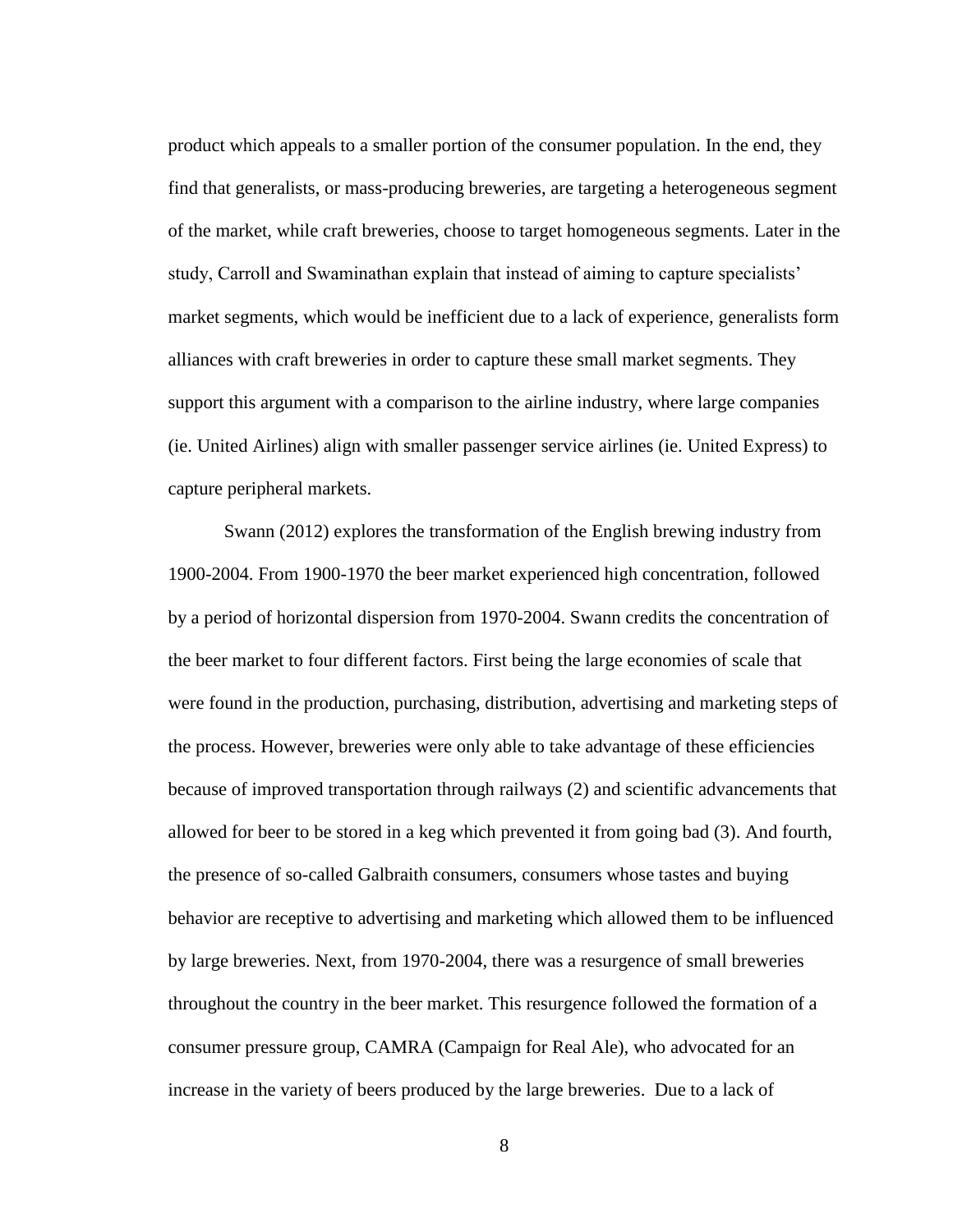economies of scope<sup>17</sup> within the large breweries at the time, they were unable to capture these new unmet demands. Swann goes on to explain that economies of scope in the brewing process are often only found in advertising, marketing and distribution, yet not in production. This created a window in the market for craft breweries to step in and meet those demands for an increase in varieties of beer.

Similar to Swann's study, Milne and Tufts (1993) focus on the success of Canadian microbreweries. They begin by illustrating that market saturation, rapidly changing consumer demand, and intensified competitive pressures that destroyed the 'Fordist' model. The Fordist model labels a market that exemplifies the dominance of large vertically integrated companies that produce similar products. The replacement model describes a more competitive environment with increased stress on innovation and the quality of products. Also, this new model produces an advantage for the small firms who are able to quickly react to abrupt changes in consumer demand. As a response to these market shifts, large breweries focused on becoming even more efficient through improving technologies, restructuring the company, and closing inefficient plants. These improvements to efficiency decreased unnecessary expenses and lowered average costs by centralizing the production process. Additionally, large firms began producing 'fullbodied' ales, hoping to capture changes in consumer demand, but a lack of experience in the craft industry resulted in limited success with this strategy. Milne and Tufts also acknowledge that small breweries may be able to become more efficient through forming alliances with other small breweries. These alliances would allow them to save on

 $17$  A saving gained by producing two or more different good, when the cost of doing so is less than doing it separately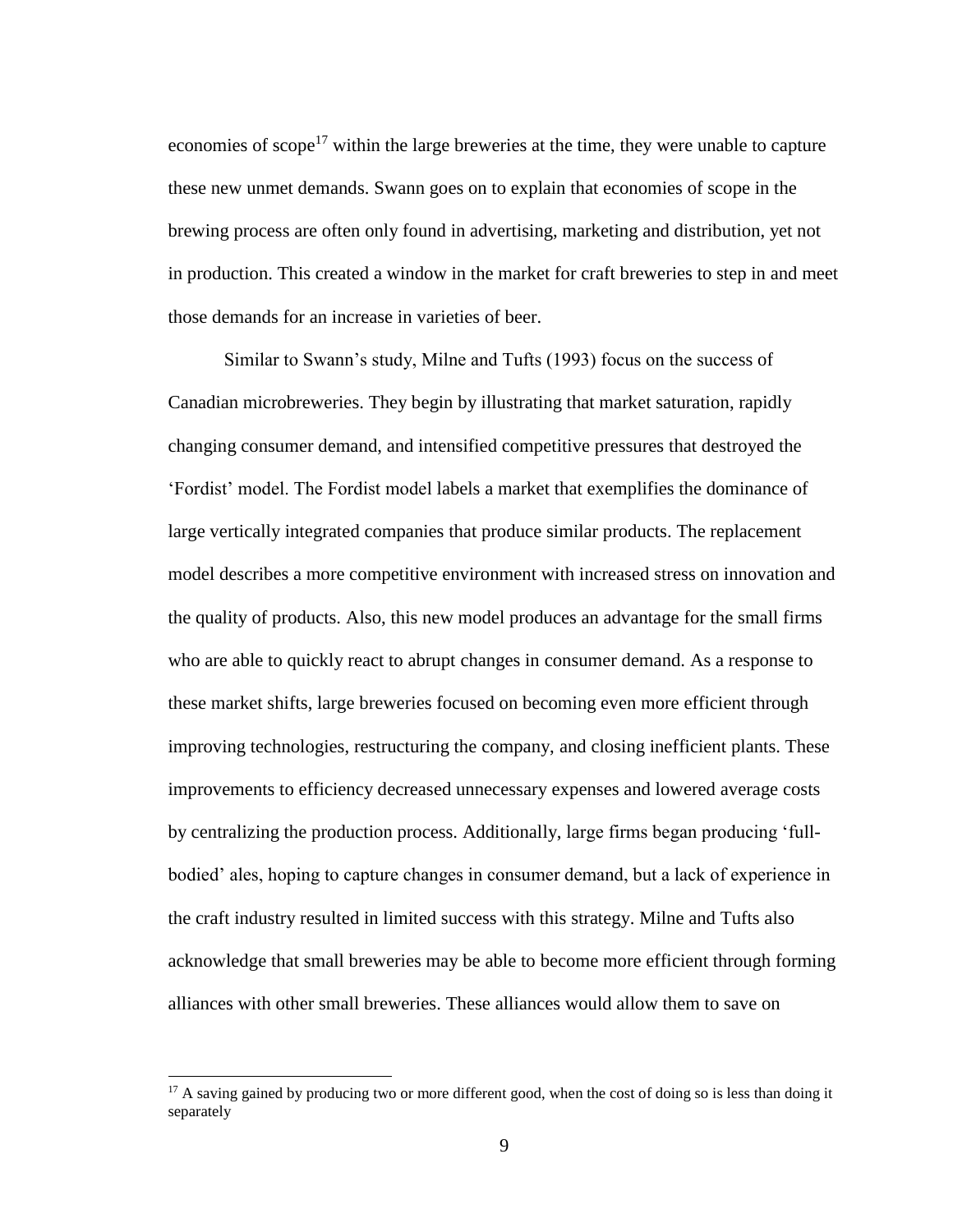advertising and marketing expenses, as well as subcontracting out elements of the brewing process like bottle washing and delivery.

 In a more recent study, Clemons, Gao and Hitt (2006) look into the effectiveness of product differentiation in the craft beer industry based on the theories of hyperdifferentiation and resonance marketing using online reviews. Hyperdifferentiation is the belief that firms are now so advanced that they are able to produce any product a consumer may demand, and manage the complexity of their diverse product portfolios. On the other hand, resonance marketing claims that the most informed consumers will only purchase products that they deeply desire. In the study they reveal that as an increase in product differentiation occurs, consumer informedness becomes a large determinant of the willingness-to-pay. The more the consumer knows about this hyperdifferentiated product, the more likely they are to pay a premium price for it. Another factor of a consumer's willingness-to-pay is the availability of perfect or near substitutes. Through the resonance marketing technique of developing products that consumers truly love, producers paint the illusion that there are very limited substitutes in the marketplace, which increases the consumer's willingness-to-pay. In last part of the study the authors allude to the mass-producing beer market aiming to manufacture a middle-of-the-road product that can satisfy a wide array of consumers. The craft beer industry was susceptible to hyperdifferentiation and therefore required a deeper love for the specialized product that made all other potential substitutes not fit for comparison.

#### **II. Additional Economic Principles**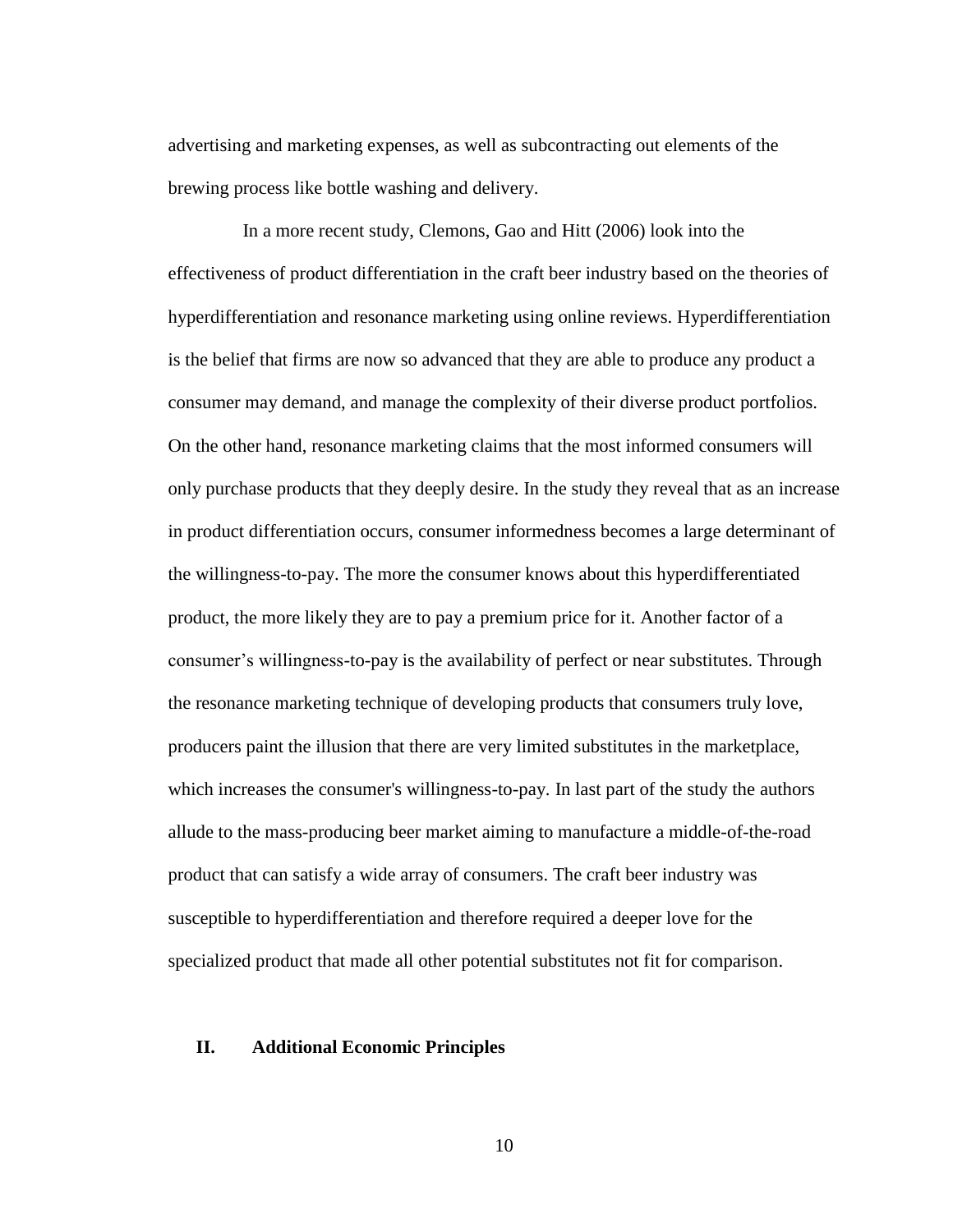Multiple economic theories help explain the continued success of the craft brewing industry, and declining popularity of traditional American lagers. First, there has been a drastic shift in consumer preferences, which has resulted in consumer demand unmet by the traditional strategies of AB InBev and MillerCoors. These shifts in consumer demand caused deep-rooted market segmentation in the type of products that producers are able to offer consumers. Secondly, the resource partitioning theory provides beneficial insight as to why craft breweries are able to sustain continued growth in an industry previously dominated by megabreweries. Additionally, within the resource partitioned industry, hyperdifferentiation, resonance marketing and the omnipresence of the Internet all play a role in the success of craft breweries.

#### *Shift in Consumer Preferences*

The changes in demand that have resulted from a shift in consumer preferences are the main reason the craft brewing industry has experienced immense success since the craft brewing revolution of the 1980s. In the past 10 years, the craft brewing industry has increased its market share in volume terms approximately 8.1%, and now 11.1% of the all beer sales in the United States are craft sales. During that same time frame, craft beer's market share in dollar terms has skyrocketed from 14.3% to 19.3%.

Throughout the brewing history of both England and Canada, craft breweries experienced similar success after shifts in demand. In England from 1900-1970 the brewing industry underwent a period of concentration as a result of large economies of scale. Brewers were able to expose these economies of scale with the help of decreases in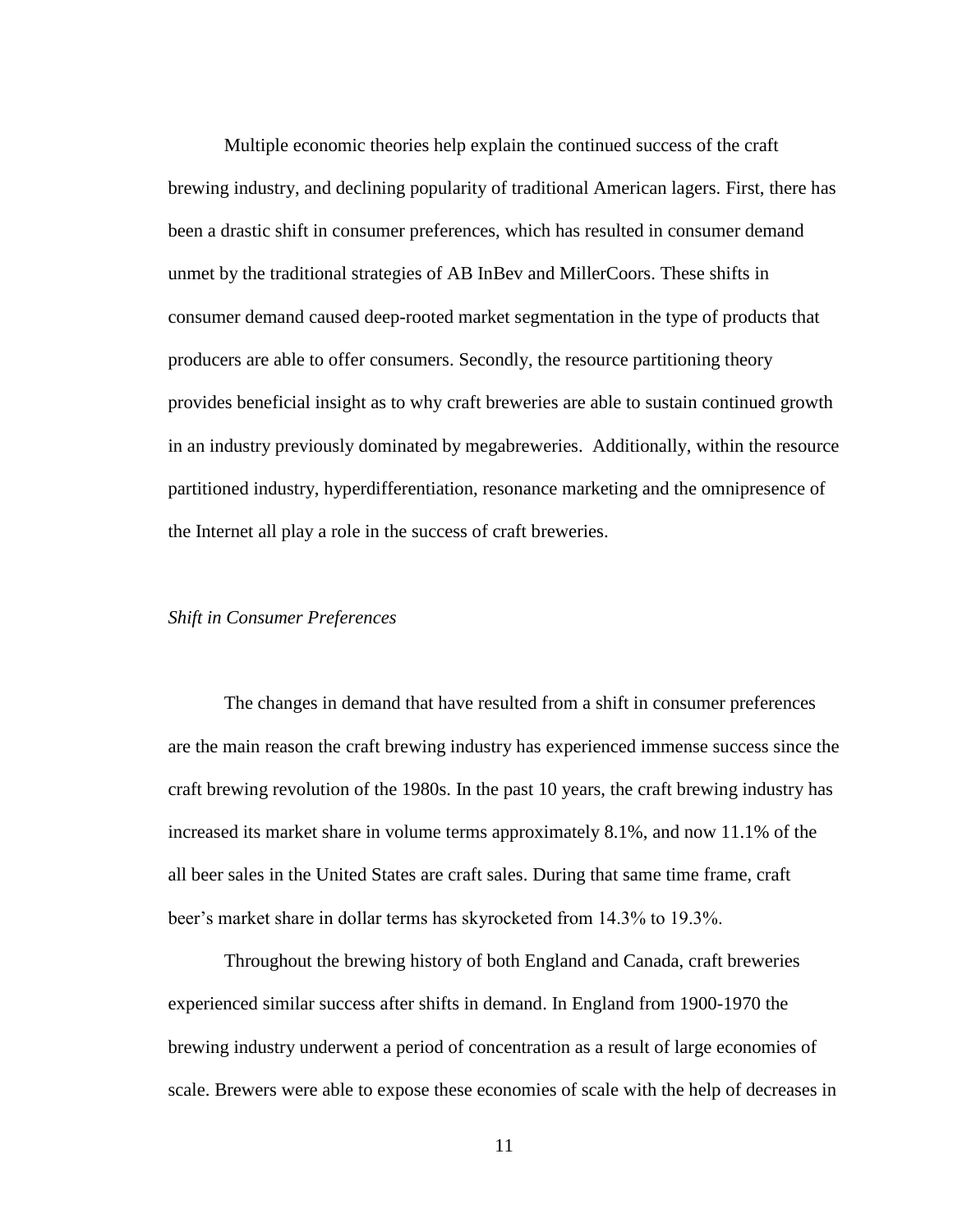the cost of transportation and scientific developments that allowed for beer to be stored in kegs for long periods of time. This trend of mass-producers dominating the marketplace was only broken due to the efforts of the consumer pressure group CAMRA. CAMRA urged consumers to demand a wider variety and higher quality of beer in addition to fighting for reformed brewery licensing and reduction in excise taxes. As public demand for higher quality beer began to increase, mass-producing breweries found themselves unable to meet this demand due to a lack of economies of scope in production; therefore, craft breweries emerged throughout different geographic regions to meet the local demands for variety and quality<sup>18</sup>. Furthermore, in Canada, from 1981 to 1990 the amount of beer consumed per capita dropped from 84.31 liters to 78.16 liters, respectively. This drop in quantity was countered by an increase in quality of the beer consumers preferred to consume, ultimately a result of an aging population and a trend towards a healthier lifestyle<sup>19</sup>.

While the shift in consumer demand in the US may not be a result of a consumer pressure group like that in England, similar forces have influenced consumers. Certain people wish to support local businesses, others, like 'hipsters'<sup>20</sup>, prefer to not support the beer conglomerates and would rather try different types of 'indie beers' provided by the craft industry. Once the taste for a unique craft beer was able to capture the attention of even a small amount of people a circular chain reaction was put in motion. First, word of mouth helped craft popularity grow, which then increased demand, leading to the

 $\overline{a}$ 

<sup>18</sup> Swann, Peter. "The Fall and Rise of the Local Brew: Process Innovation, Horizontal Product Innovation and the Geographic Dispersion of Breweries in England, 1900-2004." *Social Science Research Network*  (2012): 1-23. Web. 10 Nov. 2015. 6-16.

<sup>&</sup>lt;sup>19</sup> Miline, S., and S. Tufts. "Industrial Restructuring and the Future of the Small Firm: The Case of Canadian Microbreweries." *Environment and Planning A* 25 (1993): 847-61. Web. 02 Nov. 2015. 853.  $^{20}$  Subculture of men and women in their 20s-30s that value independent thinking and counter-culture.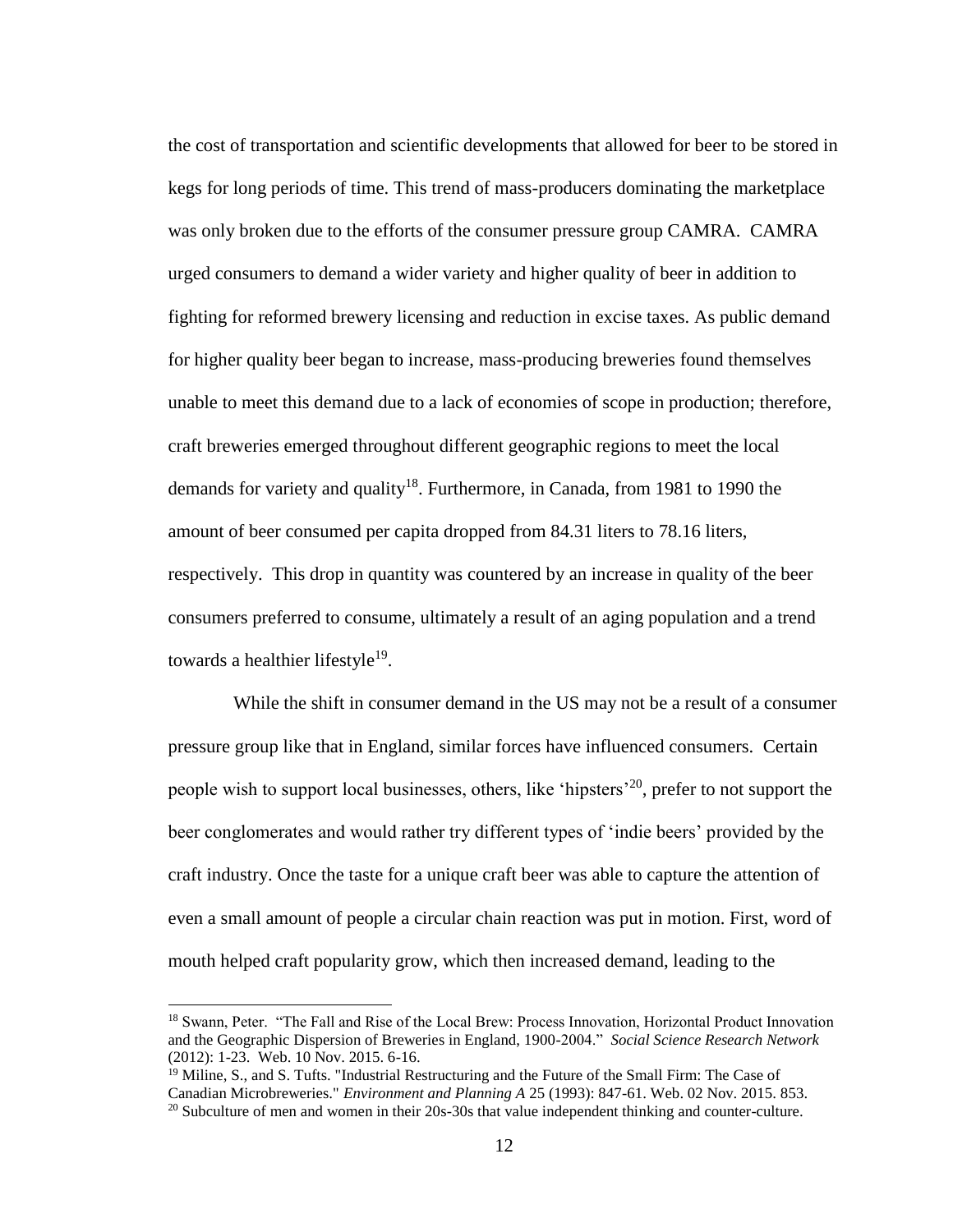increased availability of craft beers at bars and retail locations. This increased availability resulted in an even larger amount of people tasting craft beers, igniting the reaction all over again. This circular reaction builds on itself and slowly builds the core group that constitutes the craft beer consumer base. However, while consumer trends have influenced the availability and popularity of craft beers, they have been unable to fully replicate CAMRA 's movement by failing to enacting changes in tax and licensing laws.

On the other hand, shifts in population demographics, similar to those of Canada, and ongoing economic prosperity have contributed to the U.S. population's receptiveness to a higher quality product<sup>21</sup>. Mirroring the Canadian population, the U.S. population is currently aging due to the high concentration of baby boomers and trending towards living healthier lifestyles. In addition, coming out of a recession, Americans are experiencing increases in disposable income along with a growing percentage of Americans are obtaining college degrees. All of these factors amount to an increase in the level of sophistication of the US population, which has largely contributed to a preference of variety and quality over homogeneity and quantity. Similarly, we have long seen this shift to higher quality products in the majority of food and beverages throughout the US. Since the late 1980s people have begun buying more expensive organic products due to their higher quality. We can see evidence of the consumers' willingness-to-pay for higher quality products in today's omnipresence and popularity of organic supermarkets, like Whole Foods or Sprouts.

Ultimately this shift in consumer preferences, beginning with the craft beer revolution, has resulted in market segmentation within the beer industry. This

<sup>21</sup> Tremblay and Tremblay, 107.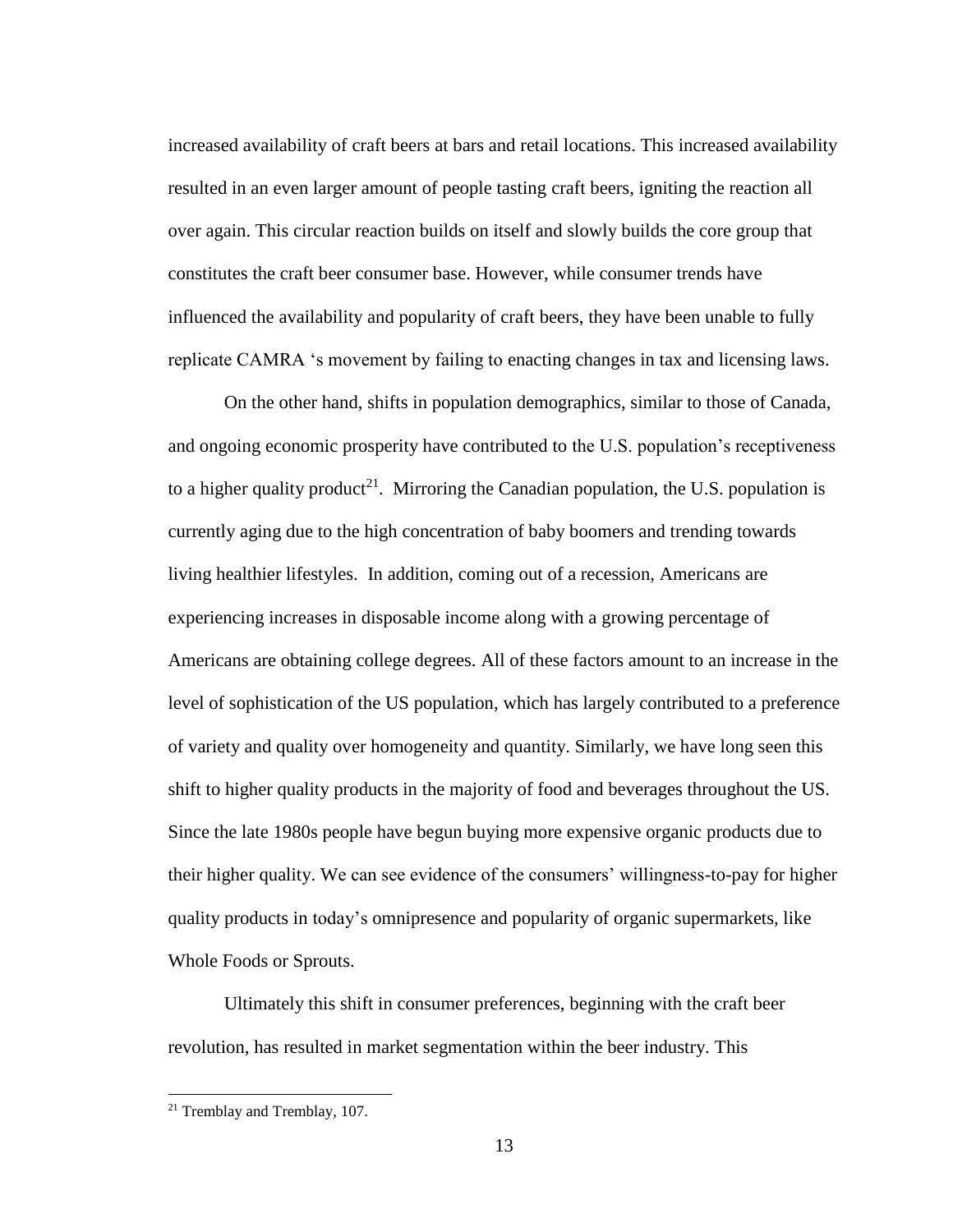segmentation is exemplified in a study that revealed beer acts as a normal good with inelastic demand, but no substitution between types of beer<sup>22</sup>. People gravitate towards craft beers over American lagers due to a number of reasons, including; small breweries ability to deliver high-quality products, a preference of products brewed through traditional methods, a form of self-expression in choosing unique products from the 'coolest' breweries with even more unique names like 'Hoppy Ending Pale Ale' or 'Beard of Zeus', and expressing expert knowledge in the form of acting as a 'beer connoisseur<sup> $23$ </sup>. The combination of these reasons along with the formerly mentioned changes in composition of the US population's demographic play a major role in the consumer's decision to switch from drinking mass-produced American lagers to craft beers, stimulating the growth of the craft beer industry.

#### *Continued Success of Craft Breweries*

 $\overline{a}$ 

In addition to providing further evidence that the United States beer industry is heavily segmented, the resource partitioning theory presents strong arguments to how the craft industry has sustained its foothold in the competitive beer industry. Furthermore, within the craft beer market segment, successful firms are able to capitalize on the extreme levels of product differentiation by understanding the concept of resonance marketing and utilizing the power of online reviews.

 $22$  Toro-Gonzalez, Daniel. McCluskey, Jill. Mittelhammer, Ron. "Beer Snobs Do Exist: Estimation of Beer Demand by Type." *EconPapers* (2014): 1-31. Web. 15 Oct. 2015. 18.

 $^{23}$  Carroll, Glenn R., and Anand Swaminathan. "Why the Microbrewery Movement? Organizational Dynamics of Resource Partitioning in the U.S. Brewing Industry." *The American Journal of Sociology* 106.3 (2000): 715-762. Web. 06 Nov. 2015. 729-730.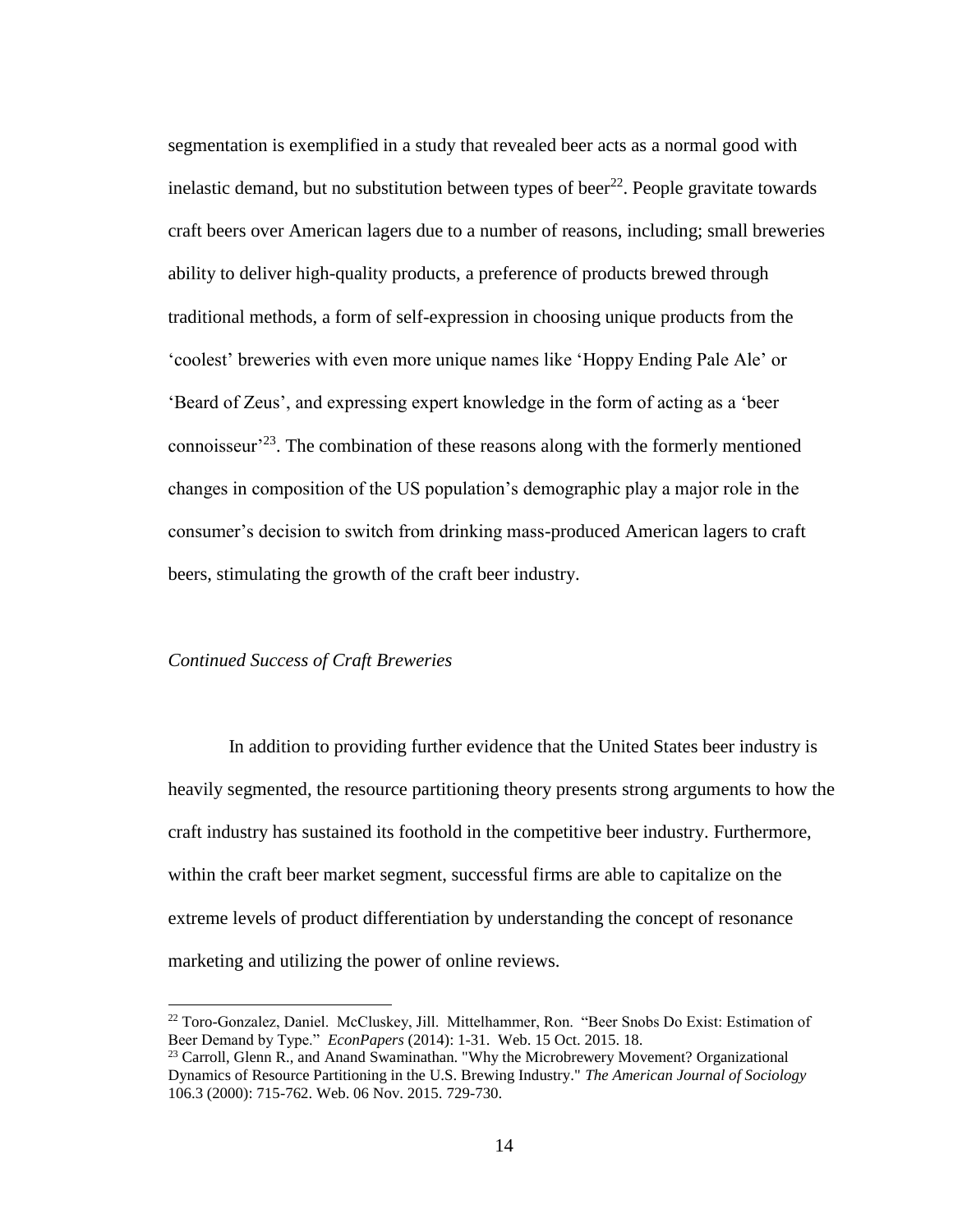In a purely biological sense, resource partitioning occurs when a species voluntarily chooses not to use specific resources that multiple other species already compete for, and instead choose a less sought after resource, in effect, eliminating competition by choosing to use entirely different resources. In relation to the US beer industry, these sought after resources are consumers. Large generalist organizations, AB InBev and MillerCoors, compete for the biggest resource base by producing a homogeneous product at the lowest possible price. In this race to capture the most resources possible, generalists experience strong economies of scale in the production process<sup>24</sup>. As the market matures, the generalists' competition for the most abundant resource intensifies. However, even the largest breweries are unable to capture the entire pool of resources. Instead, specialist firms enter the marketplace offering unique, high quality products that target a narrow homogeneous segment of the resources<sup>25</sup>. Since generalist, or megabrewers, can't directly compete with specialist brewers using their mass-producing techniques (unless they choose to use more capital which is discussed in section VI) the market is 'partitioned' as specialist and generalist firms depend on different segments of the resource base<sup>26</sup>.

Within this specialist space, an increasing number of firms entering the marketplace have resulted in a vast array of products available to consumers. With such a wide variety of products, firms have begun pairing hyperdifferentiation strategies with resonance marketing to induce a stronger influence on potential customers<sup>27</sup>. As previously mentioned, through hyperdifferentiation firms aim to create products that are

<sup>&</sup>lt;sup>24</sup> Carroll and Swaminathan, 717-719.

<sup>&</sup>lt;sup>25</sup> Carroll and Swaminathan, 719.

<sup>26</sup> Carroll and Swaminathan, 720.

 $27$  Clemons, Gao and Hitt, 166-167.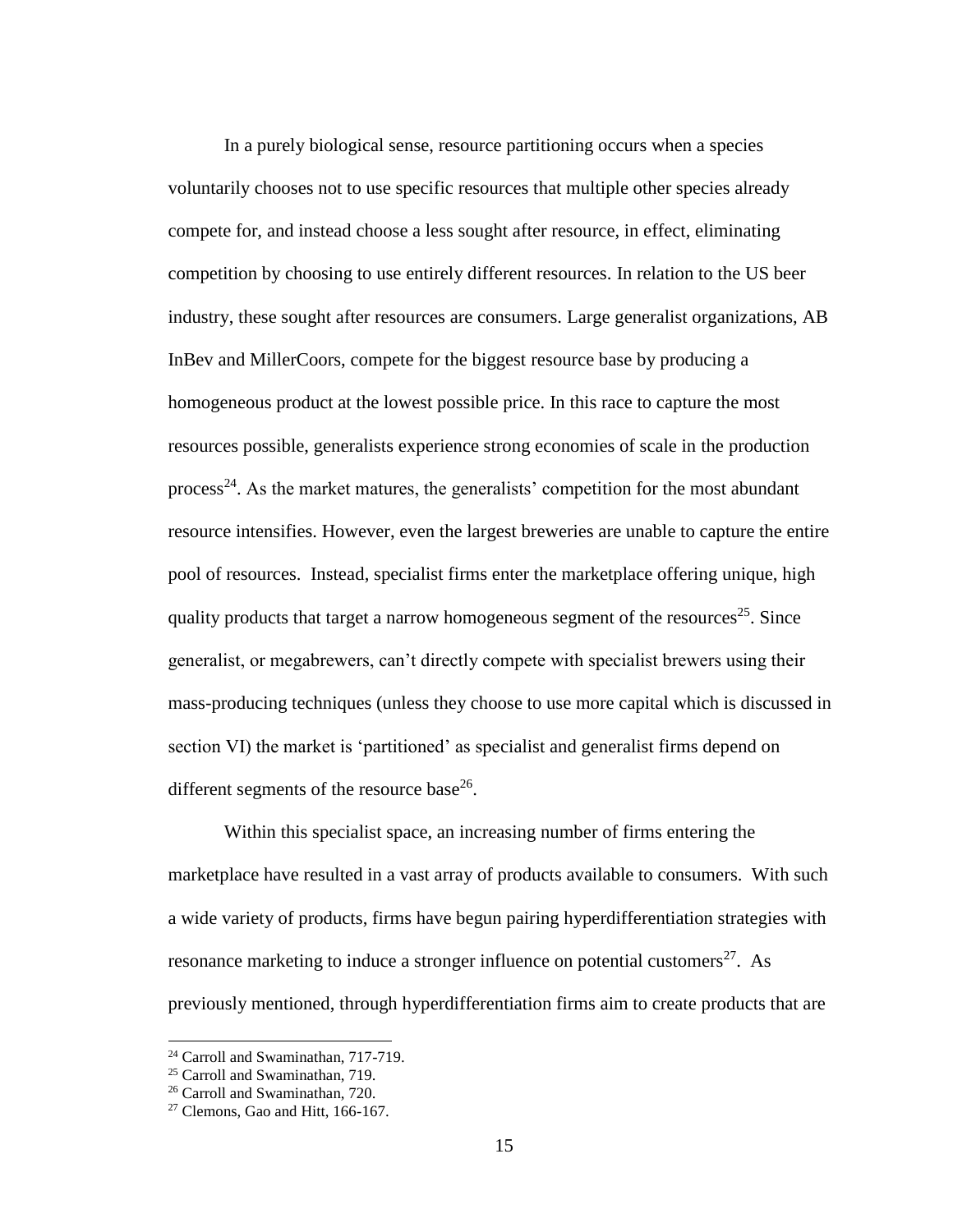so different from the other available products that there is no direct competitors. This differs from resonance marketing, which focuses on creating products that produce the strongest favorable responses from consumers<sup>28</sup>. By pairing these techniques together, craft firms create differentiated products with no close substitutes that consumers love. In addition, the plethora of information about these specialized products available online provides consumers with accurate and detailed information on product attributes. An example of how these three techniques work together goes as follows: craft brewers create an extremely hoppy beer (ex. Double IPA) that appeals strictly to consumers who like very dark beers, a handful of craft enthusiasts try the new beer, an even smaller number 'love' the new craft beer and decide to post a positive review on *ratebeer.com* or *beeradvocate.com*, then other beer connoisseurs see this review which inspires them to try the new beer. Together these techniques create increased consumer informedness, lack of substitutes, and strong consumer ties which results in an increase in consumer willingness-to-pay, allowing craft breweries to charge consumers a premium for their product. This premium in price is what allows the craft brewing industry to capture 19.32% of the market share in dollar terms, but only 11.05% of the total volume sold.

To conclude, in a highly price competitive industry generalist firms once aimed to capture the largest amount of consumers possible. This opened the door for small, craft firms to enter the marketplace and target narrow segments of the consumer base through a variety of highly specialized products. Then, craft breweries launched hyperdifferentiation and resonance marketing strategies in order to secure a strong consumer base. These strategies paired with an increased sophistication of the American

<sup>28</sup> Clemons, Gao and Hitt, 155.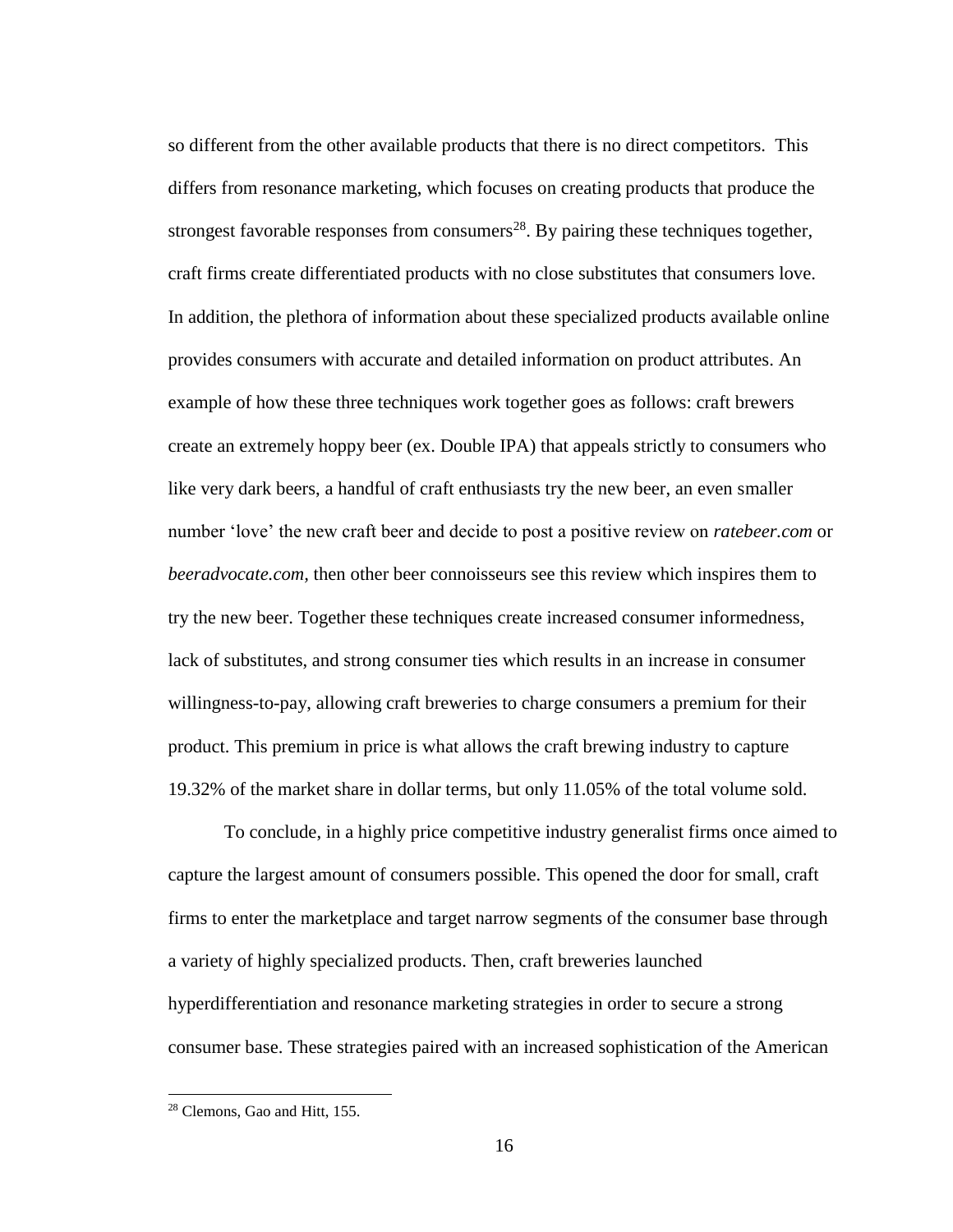population have resulted in growing amounts of consumers choosing craft beers over mass-produced American lagers.

# **III. Responses from Anheuser-Busch InBev and MillerCoors**

Craft beer's volume share of beer sold in the United States has more than tripled in the past nine years, breaking double digits for the first time in 2014. This growth has not gone unnoticed by the megabrewers that have dominated the marketplace for the past century<sup>29</sup>. Arguably more pressing, 2014 marked the first year in the past 50 years that the combined volume sales of AB InBev and MillerCoors have failed to account for at least 75% of national beer sales. This recent downward trend of the traditional American lagers has triggered several responses from AB InBev and MillerCoors in an attempt to win back market share. The megabrewers have responded in two distinctive forms. First, they have focused on breaking into the craft beer industry by creating quasi-craft brands of their own and acquiring already well-established craft breweries. Second, they have attempted to negatively impact the sale of craft beers by using their market power to influence distribution channels and dedicating large levels of capital to extensive advertising campaigns.

*Surging into the Craft Beer Industry* 

<sup>&</sup>lt;sup>29</sup> Watson, "Brewers Association | Promoting Independent Craft Brewers."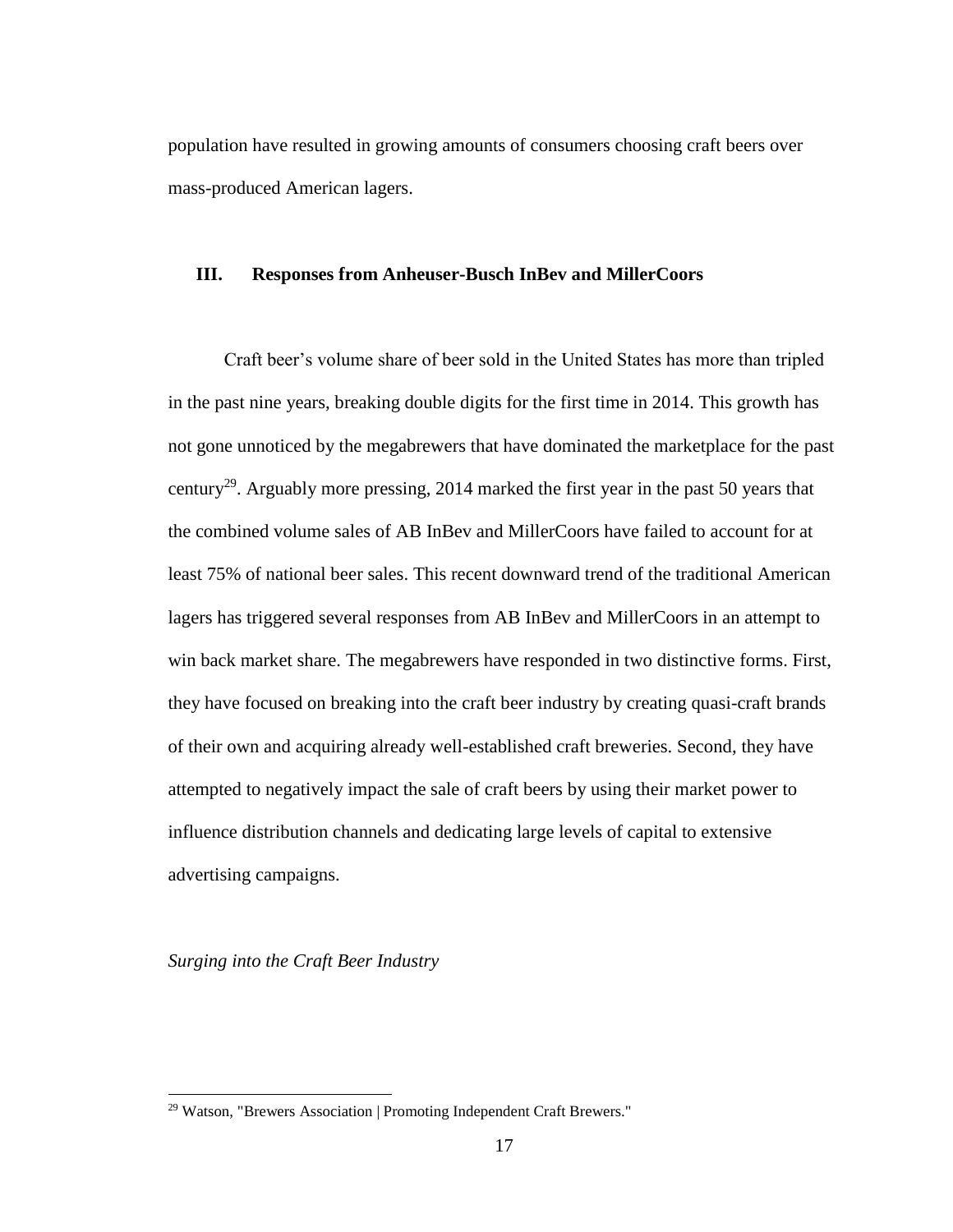After witnessing the exponential growth and continued success of craft breweries around the nation, megabrewers decided to create and market their own quasi-craft beers<sup>30</sup>. Due to a lack in economies of scope in the production process at large breweries<sup>31</sup> they were forced to create subsidiaries that were solely responsible for the production of these new specialty beers<sup>32</sup>. However, aside from the superior quality and additional variety, many consumers choose craft beers because they believe they are small independent organizations, are trying to support local brewers, or simply going against the mass of society.<sup>33</sup>

All of these reasons could potentially deter craft beer consumers from purchasing a craft type beer that is brewed by AB InBev of MillerCoors. To avoid this identity crisis, megabrewers separate themselves as much as possible from these products so that people look at them as they do any other craft beer. A Coors representative was even quoted claiming "They [the specialty products] will not say Coors. We want them disassociated from the Coors family"<sup>34</sup>. Often megabrewers even choose to contract out the actual brewing process of these specialty beers in order to add another degree of separation to the process<sup>35</sup>. A tribute to megabrewers' success, it is noted that approximately  $75\%$  of Shock Top (brewed by AB InBev) consumers believe it is from a small or unknown brewer<sup>36</sup>. However, recently consumers have been catching on to these deceptive strategies and earlier this year a lawsuit was filed against MillerCoors for its false

 $\overline{a}$ 

<sup>30</sup> Carroll and Swaminathan, 726.

 $31$  Swann, 6.

<sup>32</sup> Carroll and Swaminathan, 726.

<sup>&</sup>lt;sup>33</sup> Carroll and Swaminathan, 729-730.

<sup>&</sup>lt;sup>34</sup> Carroll and Swaminathan, 727-728.

<sup>&</sup>lt;sup>35</sup> Carroll and Swaminathan, 728.

<sup>36</sup> Tuttle, Brad. "Big Beer's 5-Point Plan to Crush the Craft Beer Revolution." *Time*. Time, 16 Oct. 2015. Web. 02 Nov. 2015.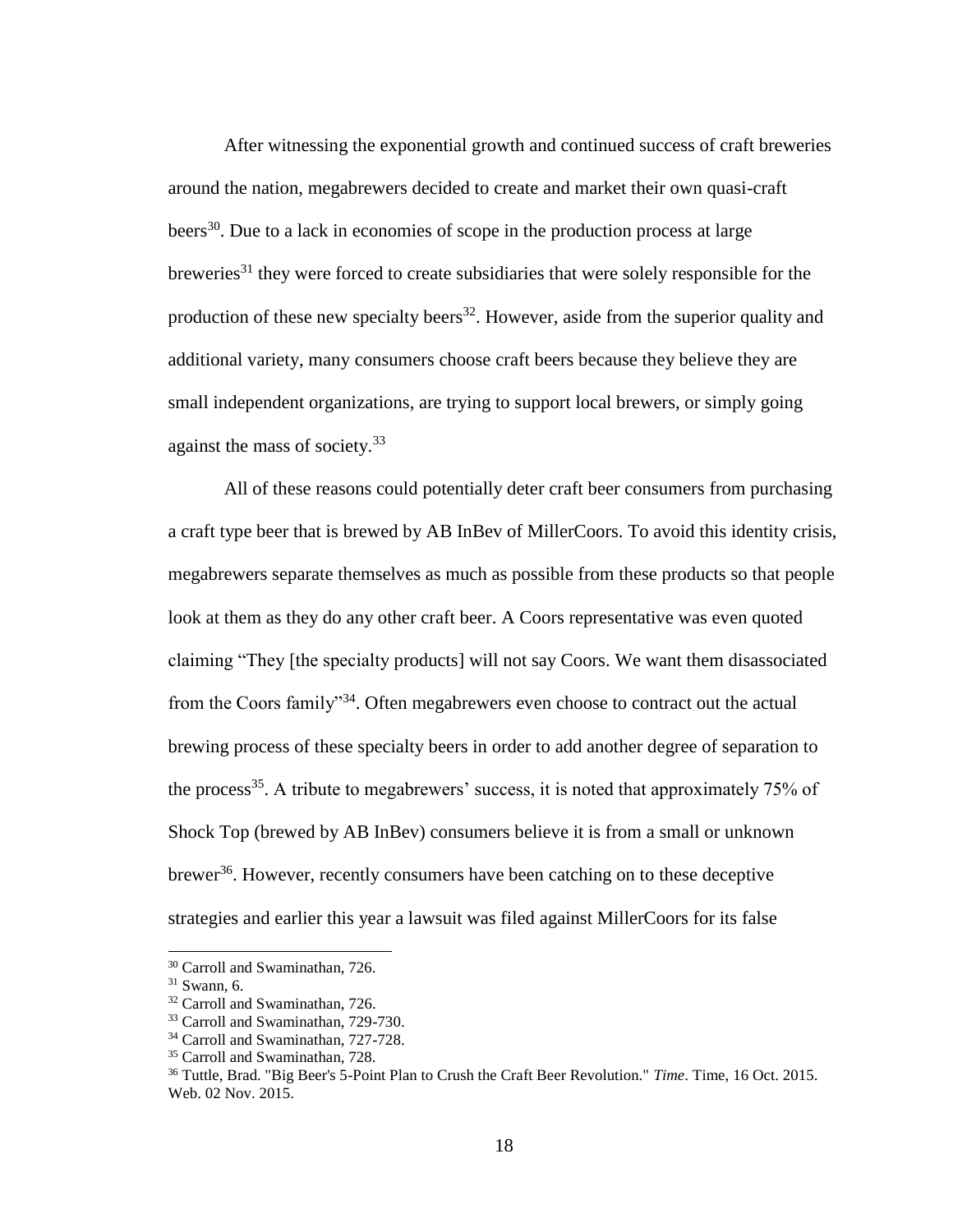advertising of Blue Moon (brewed by MillerCoors) as a craft beer, which fails to qualify as a craft beer by the earlier definition of a craft beers being no more than 25% owned by another alcohol beverage industry member (refer to Figure  $1<sup>37</sup>$ .

Despite recent hiccups, Blue Moon (MillerCoors) and Shock Top (AB InBev) are two of the fastest growing beer brands in the United States<sup>38</sup>. The success of these specialty beers is a direct result of the size and market power of their parent companies. The sheer size of AB InBev and MillerCoors allows them to pour capital into elaborate marketing and advertising campaigns that enable these products to gain nationwide recognition. Similarly, megabrewers are able to take advantage of economies of scope in the distribution process as they already have well-established distribution chains allowing for cheap and ubiquitous distribution of their 'craft' beers<sup>39</sup>.

Recently, megabrewers have found that the more efficient access into the craft beer industry is through large equity investments in, and acquisitions of craft breweries<sup>40</sup>. There are several benefits from buying an existing craft brewery as opposed to being forced to continually produce new specialty beers like Shock Top and Blue Moon. Megabreweries tend to target craft breweries of a specific size and location. They aim to acquire breweries that are already well established but looking to take the next step in growing. Typically this means an additional \$10 - \$20 million-dollar investment, after the acquisition, to double or triple the capacity of the mid-sized craft brewery<sup>41</sup>. This

<sup>&</sup>lt;sup>37</sup> Tuttle, "Big Beer's 5-Point Plan to Crush the Craft Beer Revolution."

<sup>38</sup> Phillips, Matt. "America's Fastest-growing "craft" Beer Is Made by the World's Biggest Brewer." *Quartz*. N.p., 28 Feb. 2014. Web. 01 Nov. 2015.

<sup>39</sup> Swann, 15-16.

<sup>40</sup> Carroll and Swaminathan, 732.

<sup>41</sup> Rotunno, Tom. "Inside Anheuser-Busch's Craft Beer Deals." *CNBC*. N.p., 26 July 2015. Web. 03 Nov. 2015.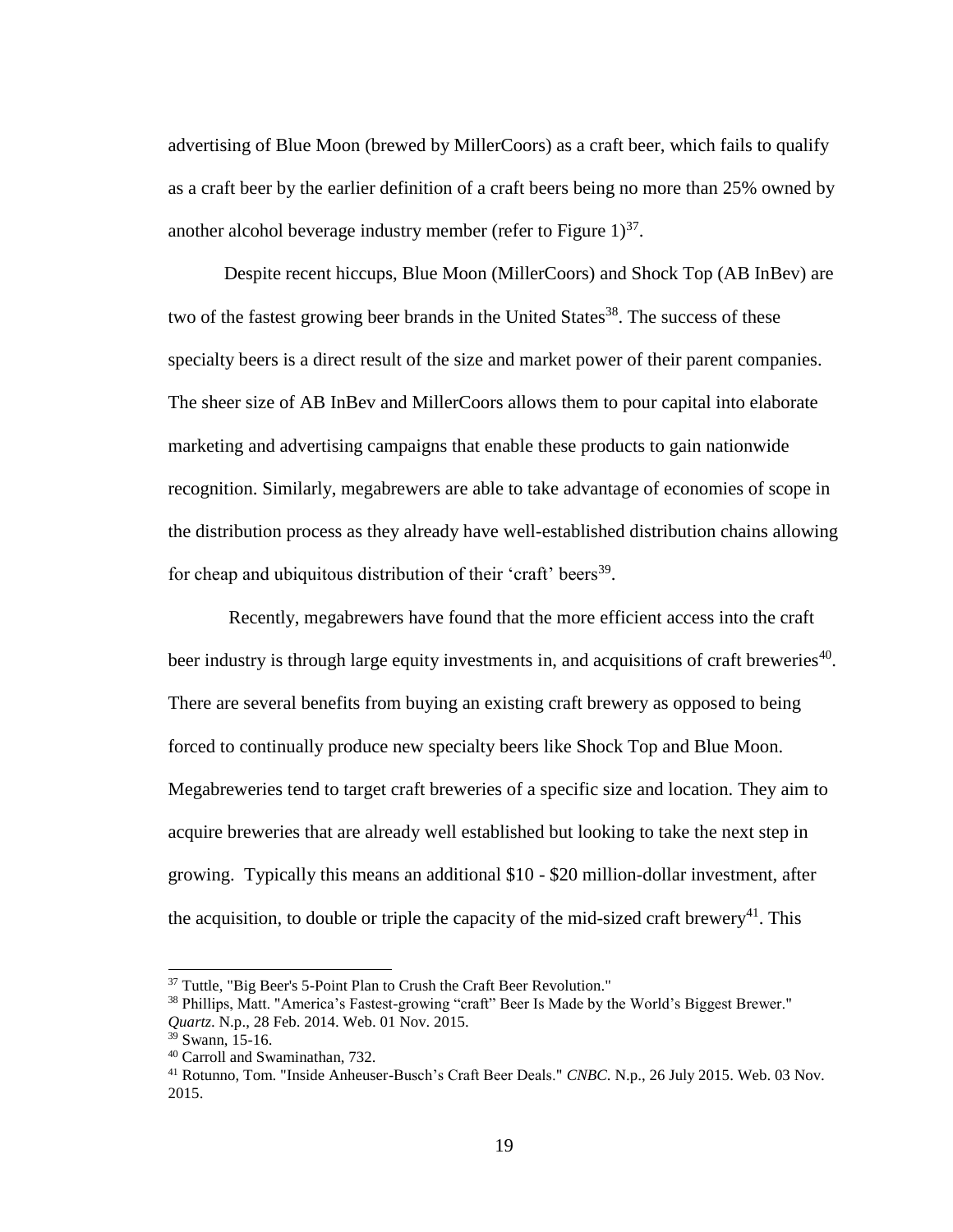mid-sized firm proves to be the ideal size because the largest craft brewers wouldn't be as receptive to an acquisition, while the smallest firms would lack an established consumer base and would need additional managerial oversight. Thus, after a small investment is used to increase the annual production capacity, megabrewers leverage their firmly established business channels to put the product in front of a larger consumer base and further increase their overall market share. Along with the right size, megabrewers target firms that are located in regions where their existing lines of business are currently struggling. Most likely, these target firms already have a strong customer base due to their established success; therefore, by targeting well-established craft breweries, in popular regions where they lack a stronghold in the marketplace, it serves as quick access to a dedicated set of new consumers for megabrewers. For example, within the last two years AB InBev has acquired Seattle's Elysian Brewing and Oregon's 10 Barrel Brewing, both located in areas where AB InBev currently experiences weak sales relative to the rest of the US.<sup>42</sup>

Investing in these mid-level craft breweries that have already experienced mild success has proven to be more efficient than continually attempting to create new quasicraft beers for AB InBev and MillerCoors. First, both MillerCoors and AB InBev have significant levels of cash, after all AB InBev does \$47 billion in revenue annually, which makes buying established businesses far easier than attempting to create a subsidy that ventures into segments of the market where they lack experience. Similarly, by acquiring these small firms megabrewers not only gain access to new segments of the market, but

 $\overline{a}$ 

<sup>&</sup>lt;sup>42</sup> Riley, Charles. "SABMiller Agrees to Takeover Offer from AB InBev in Biggest Beer Deal Ever." *CNNMoney.* Cable News Network, 13 Oct. 2015. Web. 23 Nov. 2015.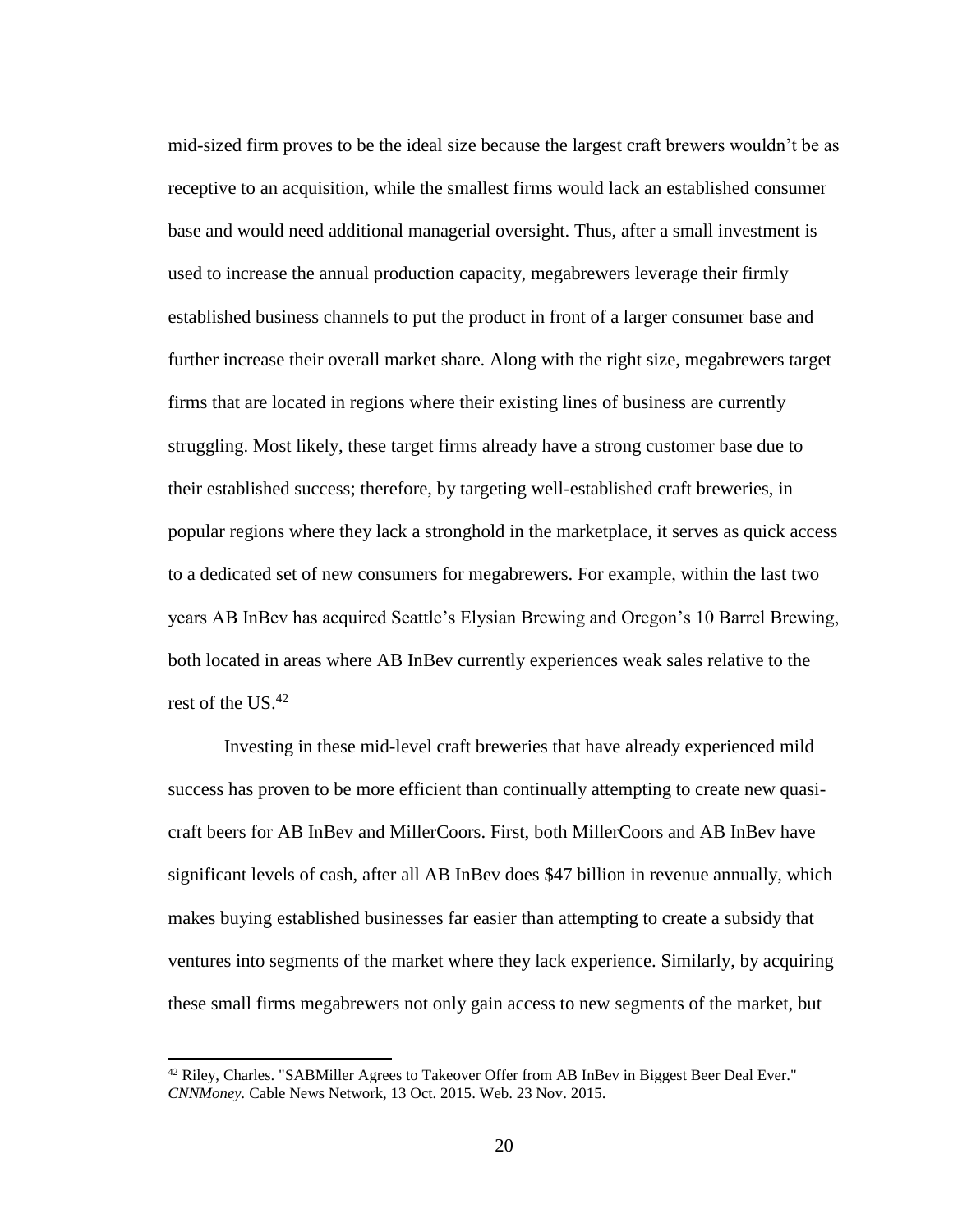they also gain the industry knowledge and experience of the acquired firm's management team. These intangible assets give megabrewers insights into a market segment where they lack significant experience. Also, by acquiring craft breweries megabrewers can simply leave the current management team in place and contribute resources to expand the current business rather than invest time and effort into starting an entire new line of business.

Currently both AB InBev and MillerCoors have subsidies that are responsible for the production of their 'craft' beers and investments into craft breweries. MillerCoors developed their craft and import division, Tenth and Blake Beer Company, in 2010. Highlights of Tenth and Blake's key deals include significant investment in Terrapin Beer Company and the acquisition Crispin Cider Company and Franciscan Well Brewery. Since inception, Tenth and Blake has experienced double digit growth $43$ .

On the other hand, in addition to creating a specialized division of their own, AB InBev owns a 32% equity stake in the Craft Brew Alliance. The Craft Brew Alliance is composed of five different beer and cider brands, most notably Redhook Ale Brewery, Widmer Brothers Brewery and Kona Brewing. Outside of its stake in the Craft Brew Alliance, AB InBev's most notable acquisitions include the previously mentioned Goose Island Beer Company and Elysian Brewing.

These recent reactions from the megabrewers illustrate that the growing craft beer industry has captured their attention. The megabrewers' existing distribution channels and large amounts of capital have contributed to the early success of their newly launched quasi-craft beers. Furthermore, a string of acquisitions of mid-sized craft breweries shows

 $43$  Menashe, Jeff. "State of the Craft Beer Industry." (n.d.): n. pag. Demeter Group Investment Bank, 01 Feb. 2013. Web. 10 Nov. 2015.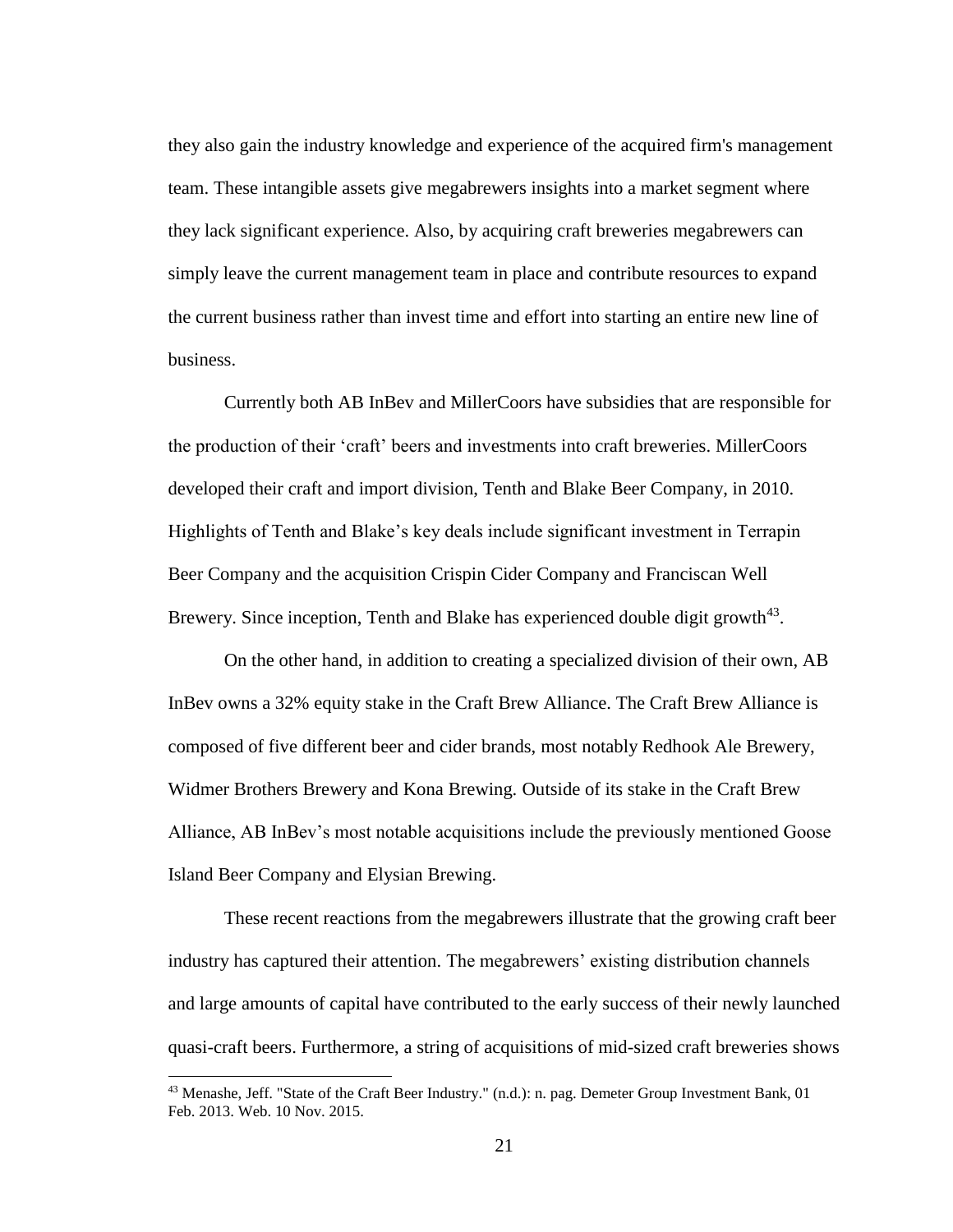that the megabreweries don't intend to continue to allow the craft breweries to chip away at their market share. See Figure 2 for a comprehensive list of AB InBev and MillerCoors' investments into the craft beer industry.

#### *Further Responses from AB InBev and MillerCoors*

In addition to using their resources to capture parts of the craft brewing industry, megabrewers have also focused large amounts of capital towards marketing and advertising campaigns. Since 2010 AB InBev has sharply increased its annual North American sales and marketing expense by \$571 million, or 36.5%. One of the most powerful avenues of marketing for these megabrewers is sponsorships with professional sports associations<sup>44</sup>. AB InBev and MillerCoors, the two largest brewers in the US, sponsor the NFL (National Football League), MLB (Major League Baseball), NBA (National Basketball Association) and NHL (National Hockey League), an effective method of reaching a broad customer base repeatedly. It is important to note that these contracts are specifically made between the professional sports associations and the traditional American lagers (refer to Figure 1) of AB InBev and MillerCoors.

To highlight the strength of these sponsorships it is essential to examine the exposure Bud Light receives through being the official sponsor of the NFL. During the 2014 season over 202 million unique viewers tuned in to watch the regular season. This fails to account for increased per game viewership during the playoffs or the Super Bowl

<sup>&</sup>lt;sup>44</sup> Miline and Tufts, 853.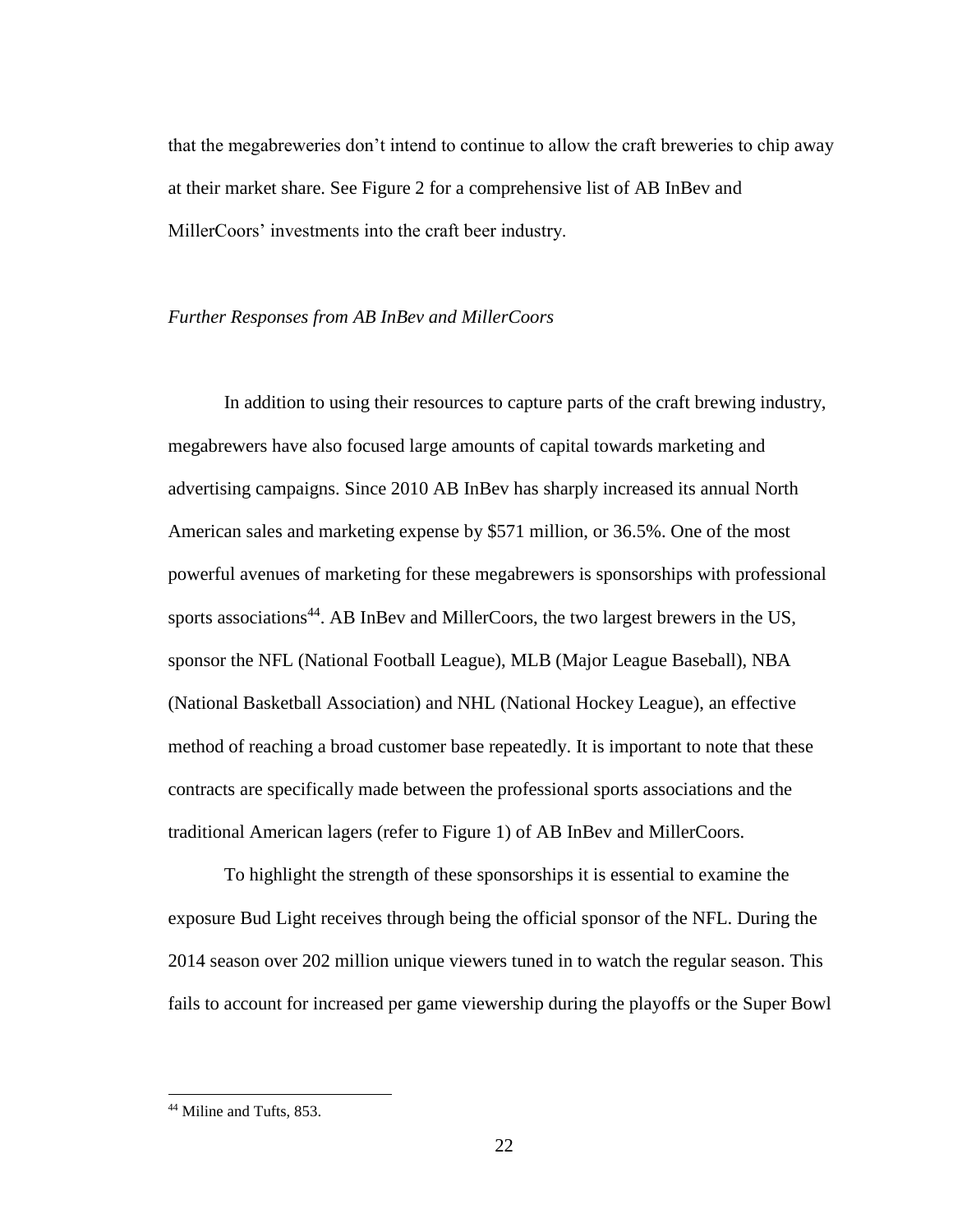that attracts 115 million viewers for one game<sup>45</sup>. AB InBev's previous contract with the NFL ran through the 2017 Super Bowl; however, earlier this year AB InBev agreed to extend the contract through the 2022 Super Bowl for \$1.4 billion, which is a 15% nominal premium compared to their previous deal. AB InBev's vice president of consumer connections, Lucas Herscovici, explained to the Wall Street Journal, "We've done the math and wouldn't be renewing this sponsorship if we didn't believe it would allow us to sell more beer." With this renewed contract AB InBev aims to increase exposure on social media outlets, which could help reach consumers who may not have tuned in to the watch the NFL games. Also, they plan to leverage their new platform as the head sponsor of Thursday Night Football to help reach younger consumers, in their  $20s$  and  $30s$ , who tend to start the weekend on Thursday nights<sup>46</sup>. From this deal we can conclude if AB InBev is willing to spend over \$233 million a year on a contract with the NFL, they must firmly believe that it will help them fight the craft beer industry and improve their declining beer sales.

In addition to increases in marketing campaigns focused on improving sales of their American lagers, megabrewers have occasionally pointed negative ad campaigns at the craft beer industry. Most recently, AB InBev aired an advertisement during the 2015 Super Bowl that made fun of 'hipsters' who enjoy fussing over their fruit flavored ales. However, due to AB InBev's significant investments with the craft beer industry, the ad was viewed as hypocritical and therefore had no significant effect. After this negative ad

<sup>45</sup> Baron, Steve. "NFL 2014 TV Recap: 202 Million Viewers, Game Viewership Nearly Triples Broadcast Primetime." *TV By The Numbers by Zap2itcom*. N.p., 09 Jan. 2015. Web. 16 Nov. 2015.

<sup>46</sup> Mickle, Tripp. "AB InBev Extends Bud Light's NFL Sponsorship." *WSJ*. The Wall Street Journal, 04 Nov. 2015. Web. 16 Nov. 2015.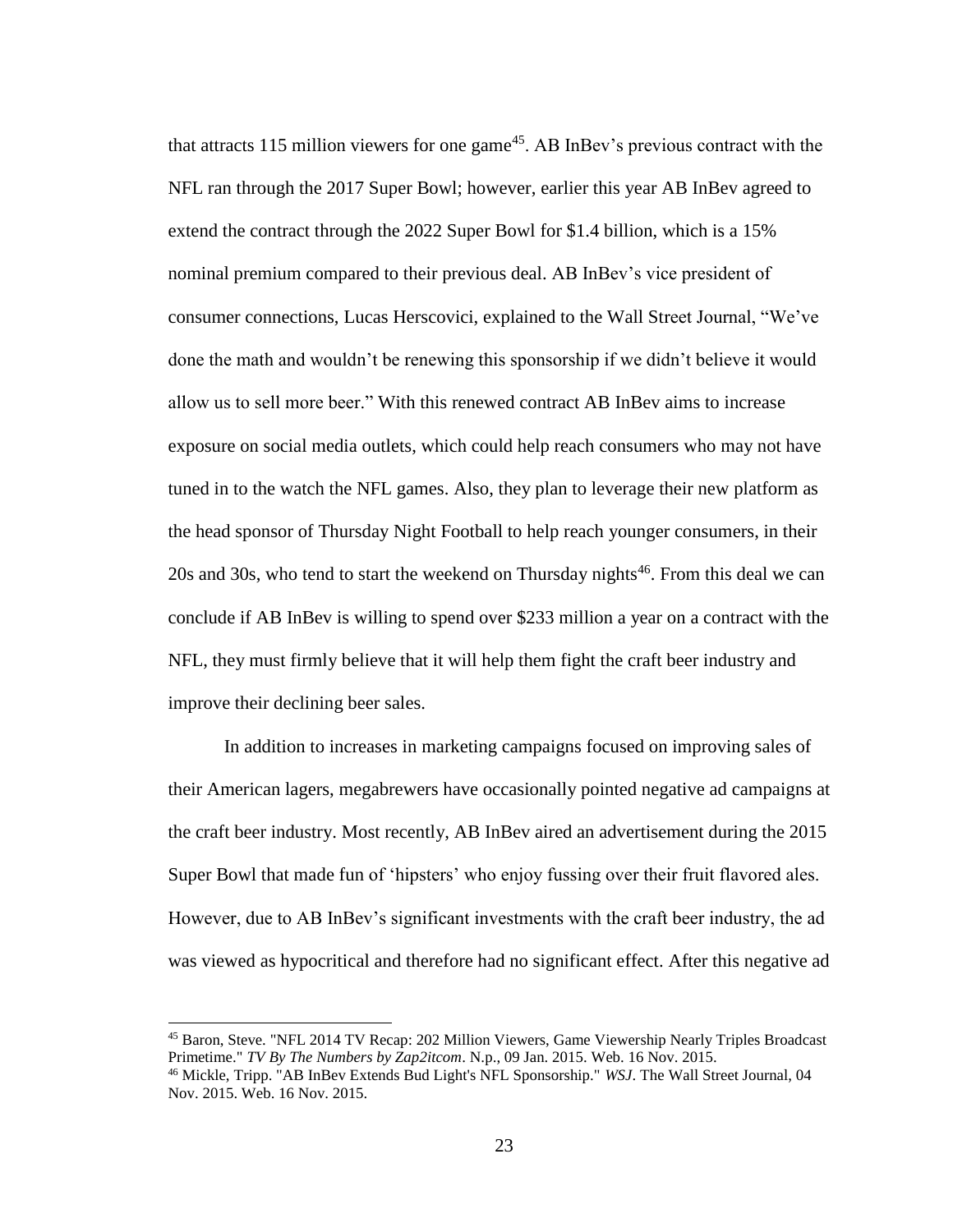ran, MillerCoors even came out with an advertisement claiming, "Every beer deserves to be fussed over," further diluting its potential impact<sup>47</sup>.

Aside from increased expenditures in the form and marketing, megabrewers have leveraged their large market share to manipulate and block distribution channels negatively impacting craft breweries. In the US alcohol industry there is a three-tier system that aims to keep the brewing, distribution and sale of alcohol independent of one another<sup>48</sup>. Within the three-tier system, brewers and importers must use wholesale distributors to get their products to retail locations where they are ultimately sold to the  $\text{consumer}^{49}$ .

Recently, speculation has been drawn to the enforcement of the three-tier system as it has been reported that AB InBev has been purchasing distributors throughout the country - the most recent coming in Colorado, a craft beer stronghold<sup>50</sup>. If megabrewers are able to obtain full ownership of the production process and the distribution channels, their market power will increase drastically and they would have the ability to block competitor's products from reaching retail locations. Blocking mainstream channels of distribution to retail locations would hurt all competitors, but the effect would be magnified for small craft breweries.

However, even if all three-tiers are truly independent organizations, megabrewers still have the potential to take advantage of the system. Due to their large market share, often times MillerCoors and AB InBev are the main products distributed by the

 $\overline{a}$ 

<sup>47</sup> Tuttle, "Big Beer's 5-Point Plan to Crush the Craft Beer Revolution."

<sup>48</sup> Vaheesan, Sandeep. "Halting Beer's March to Monopoly: The Likely Anticompetitive Effects of Anheuser-Busch InBev's Proposed Acquisition of Grupo Modelo." *Social Science Research Network*  (2015): 1-17. Web. 10 Oct. 2015. 10-11.

<sup>49</sup> Tuttle, "Big Beer's 5-Point Plan to Crush the Craft Beer Revolution."

<sup>50</sup> Tuttle, "Big Beer's 5-Point Plan to Crush the Craft Beer Revolution."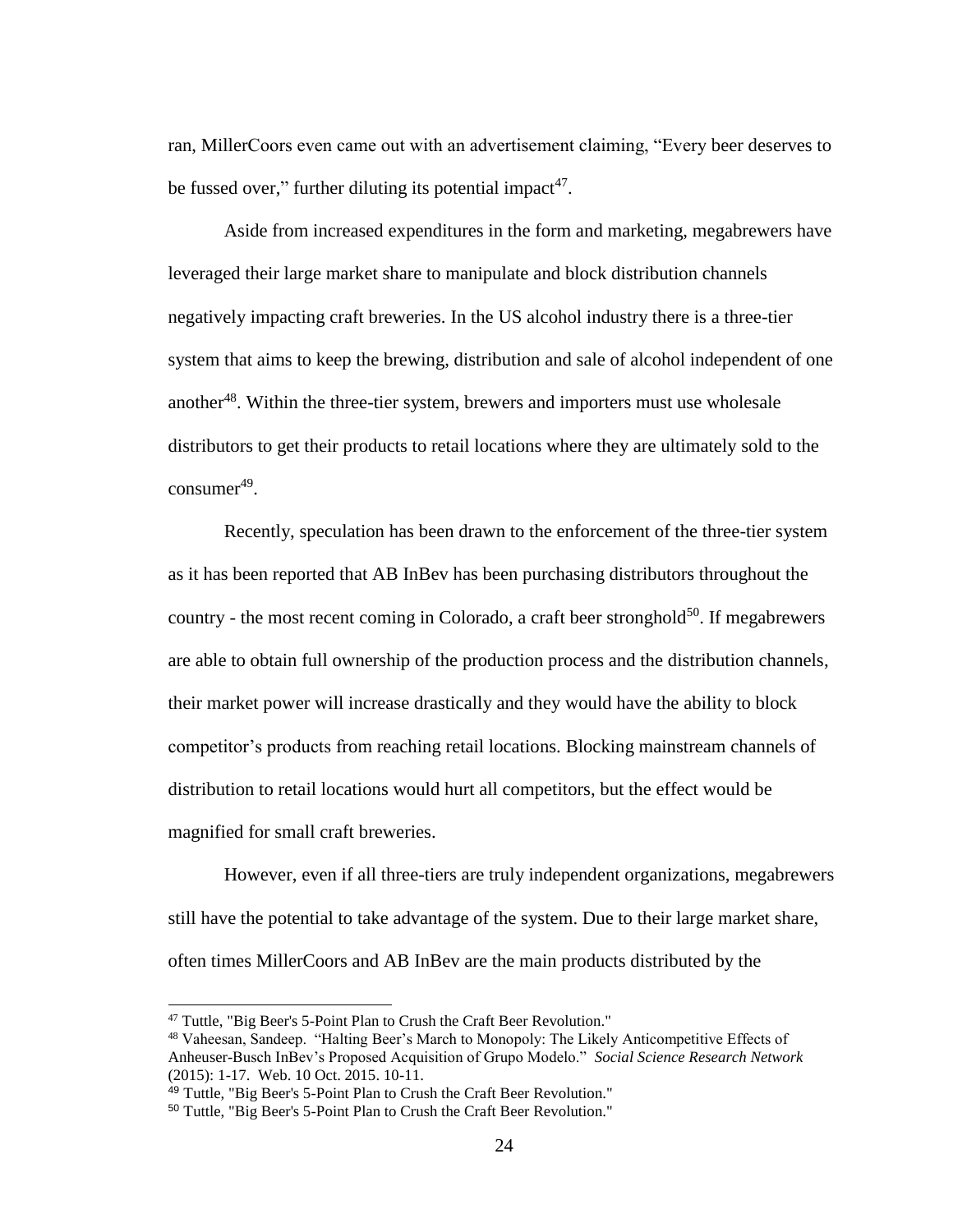independent wholesale distribution companies; therefore, the majority of the wholesale distributor's revenue is coming from the megabrewers. This allows for megabrewers to strong-arm wholesale distributors into exclusively distributing their products, which blocks competitors and forces them to use higher-cost channels. In 2011 the former head of operations for AB InBev, Dave Peacock, wished for greater alignment between producers and distributors explaining that "aligned distributors only bring in brands that compete in segments underserved by our current portfolio."<sup>51</sup>. The pure size of AB InBev and MillerCoors allowed them to take advantage of the well-intended three-tier system by overpowering wholesale distributors, which forced craft breweries to use more expensive channels of distribution.

# **IV. Beer Market Forecast**

In the early 2000s, beer industry experts projected that if craft breweries were able to continue their success they might one day be able to achieve a 5% share of the total US beer market<sup>52</sup>. They failed to predict that craft beers would soon become a major trend, which would catapult the craft industry to immense growth, both in sales and the number of operating craft breweries. From 2007 up until this past year, the total volume sales of the craft industry and the number of operating craft breweries in the United States averaged an annual growth rate of 12.6% and 11.9%, respectively, which resulted in an 11.1% total volume beer market share in 2014. While the majority of industry experts and analysts believe that the craft industry will continue to see success as it retains its spot as

<sup>51</sup> Vaheesan, 10-11.

<sup>52</sup> Tremblay and Tremblay, 270-280.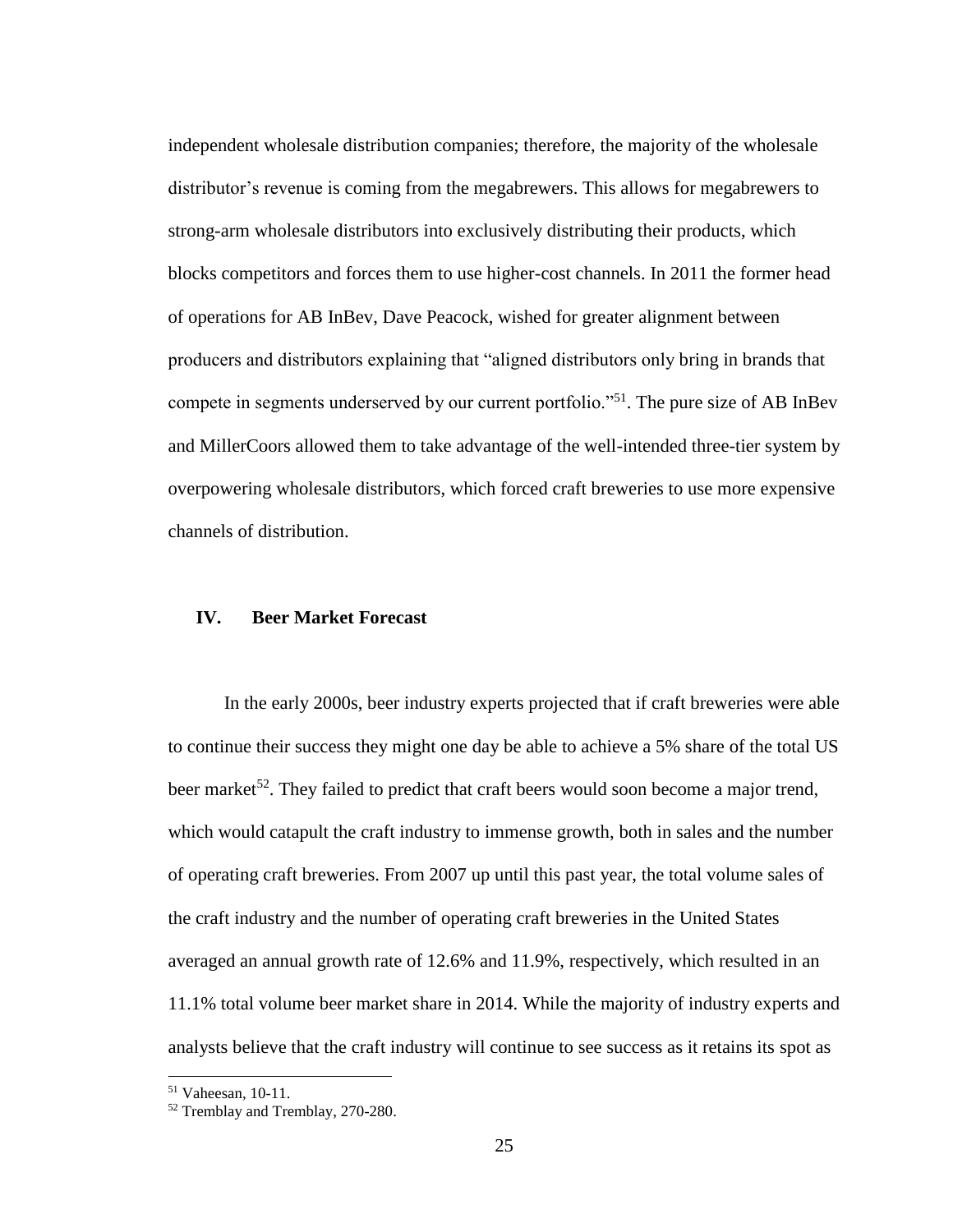the hottest trend within the alcohol industry, many disagree on the magnitude of this continued success and the overall shape of the beer industry in the coming years. In the coming years several factors will contribute to the overall scope of the craft brewing industry in the US including, future market demand, possible increased efficiencies for craft breweries, potential market saturation or bubble effects and the growth strategies of the megabrewers moving forward.

# *Market Demand*

First, the future market demand for craft beer is a function of the multiple factors that drive consumption, the availability of substitutes and the potential for increased competition. Within the beer industry craft beer performs similar to a luxury good, achieving its highest levels of success during periods of extended economic prosperity<sup>53</sup>. Since beginning to climb out the 'Great Recession' in 2011, the US has seen drastic improvement in levels of the most significant economic indicators, including an 8.7% increase in average household income and a 28.1% decrease in the unemployment rate, which leads to increased demand for luxury goods. Additionally, as the US population continues to age, as the last of the baby boomers generation is reaching their 50s in  $2015^{54}$ , and achieve higher levels of sophistication, including 32.1% of the U.S. population obtaining a bachelor's degree, the demand for higher quality goods will continue to increase as well. Therefore, while the US continues to climb out of the 2008

 $\overline{a}$ 

<sup>53</sup> Tremblay and Tremblay, 107.

<sup>54</sup> History.com Staff. "Baby Boomers." *History.com*. A&E Television Networks, 2010. Web. 14 Nov. 2015.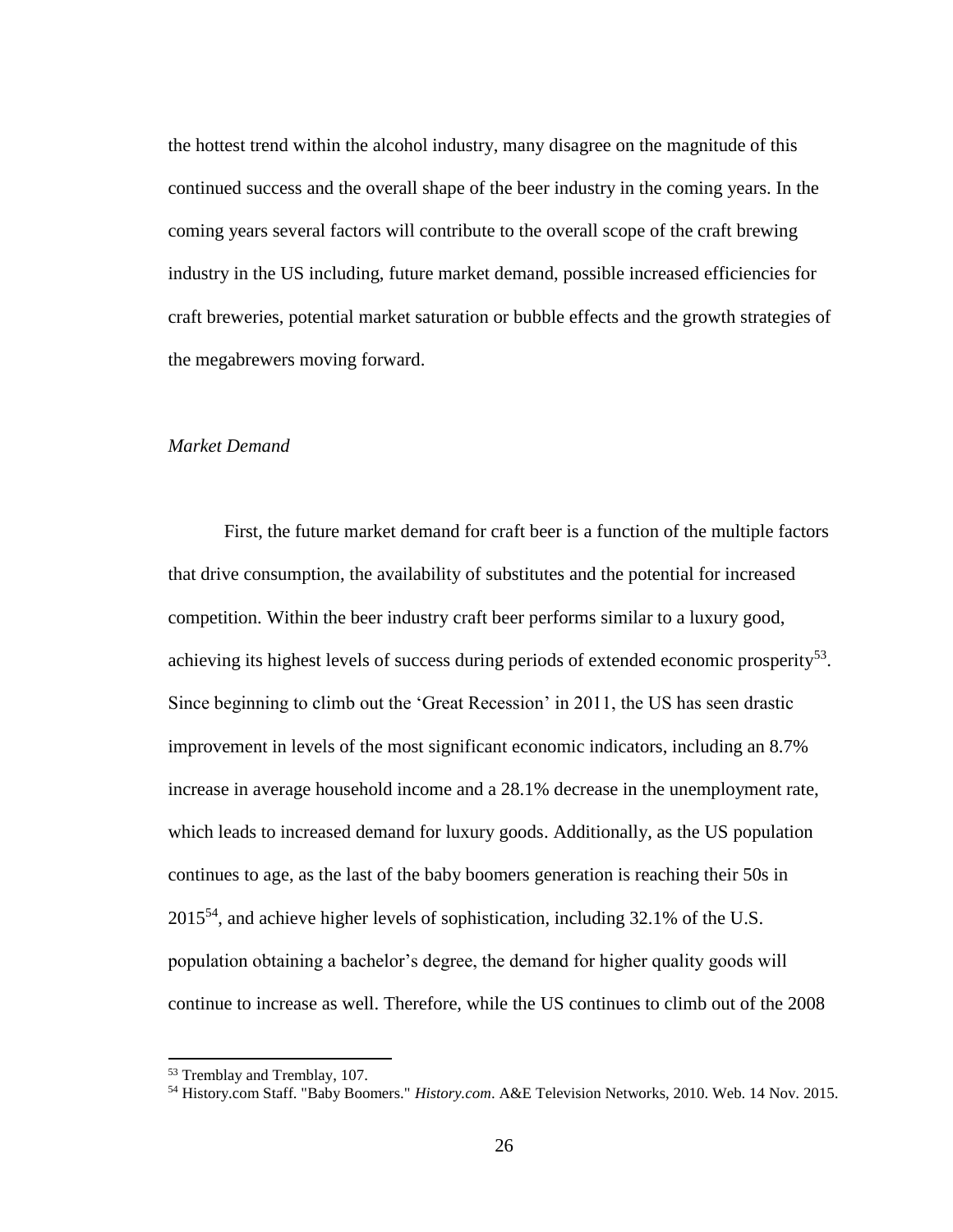recession and obtain higher levels of economic growth, the craft beer industry is expected to continue its success.

However, the availability of close substitutes and increased competition could adversely affect the craft industry. Within the beer industry there are three types of beer, mass-produced American lager, imports, and craft, all of which fail to act as close substitutes for one another<sup>55</sup>. Thus, the only adequate substitute is other craft beers, which only encourages consumers to switch to other varieties of craft beers, ultimately maintaining the same level of demand within the craft beer industry as a whole. One potential antagonist to the U.S. craft beer industry is the infiltration of Canadian craft beers in the US. Recently a few Canadian craft breweries have begun signing deals with US distributors to increase their sales in the United States<sup>56</sup>. And due to the curious nature of the craft beer connoisseur, this may slightly detract from US craft beer sales, but due to the abundance of US craft breweries it will be a minimal effect.

#### *Too Many Craft Breweries?*

The number of craft breweries in the United States has doubled in the past five years and is encroaching the record high of 4,131 set back in 1873<sup>57</sup>. It is projected that by 2016 there will be 5,200 craft breweries in the US, almost one brewery per 60,000 people. While this leaves an ample customer base for each craft brewer, some experts fear that this bubble of craft expansion will eventually pop and the unsuccessful brewers

<sup>55</sup> Toro-Gonzalez, McCluskey and Mittelhammer, 18.

<sup>56</sup> "Canada vs. U.S.: Who Has the Best Craft Beer Scene?" *On Beer*. N.p., 26 Jan. 2015. Web. 20 Nov. 2015.

<sup>57</sup> Watson, "Brewers Association | Promoting Independent Craft Brewers."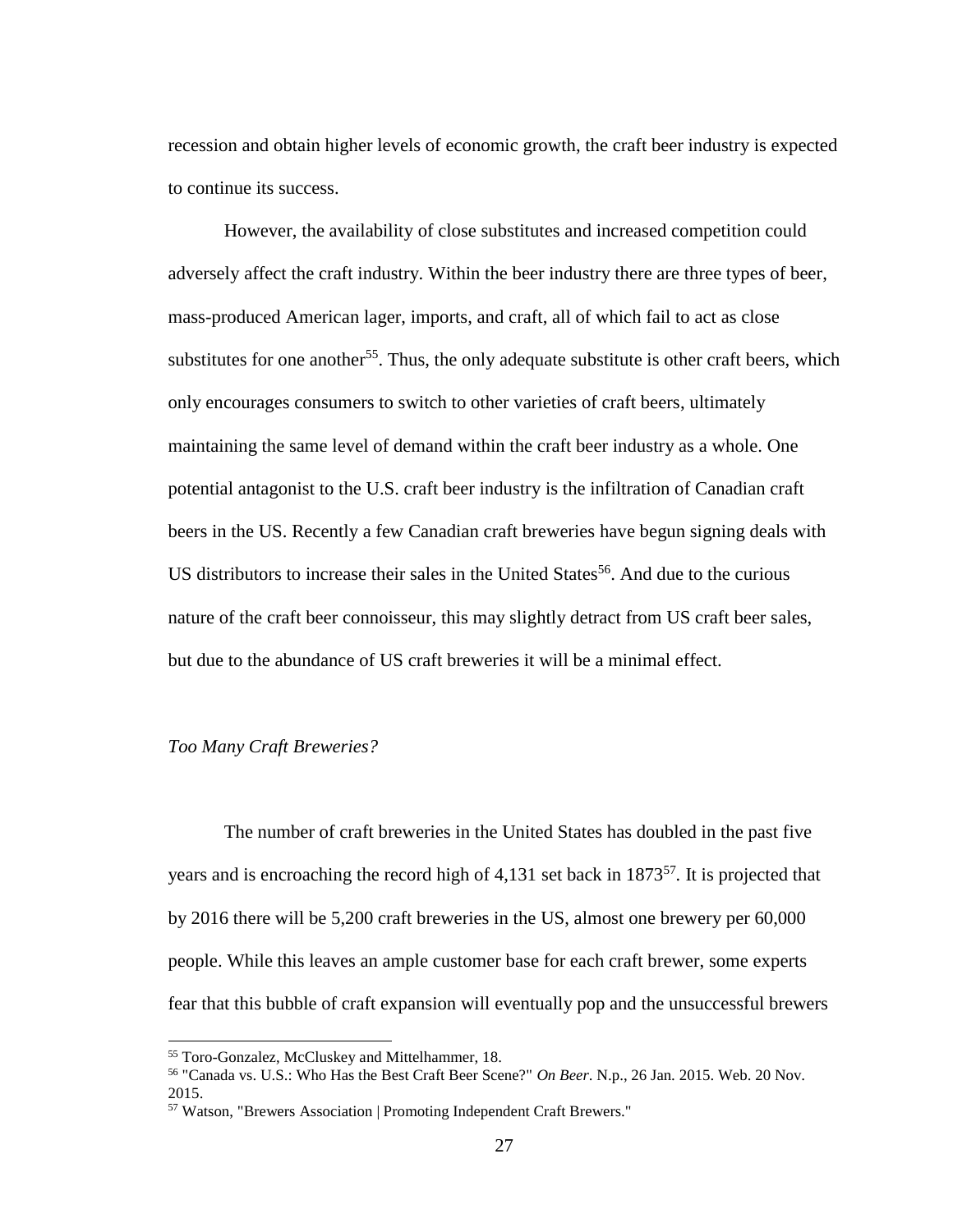will be cheaply acquired by the remaining firms<sup>58</sup>. These fears arise from the fact that many craft brewers are forced to take on large amounts of debt to open their brewery, and the expectation that as the market continues to saturate it will be harder to achieve immediate success. Without adequate levels of immediate success, new brewers are unable to pay off the interest expenses of their debt and will be pushed out of the marketplace. However, there are still over 1,000 cities with populations exceeding 10,000 throughout the US that currently have no craft breweries.<sup>59</sup> This confirms that there is capacity for more firms to enter the marketplace, but strategic geographic entrance may be essential for high levels of success.

#### *Increased Efficiencies for Craft Breweries*

The craft beer industry has captivated beer connoisseurs with their traditional brewing techniques and bold flavors, but certain techniques may increase the efficiency of craft brewers leading to increased profits. For some of the mid-level to larger craft breweries, opening an additional brewing plant in a different region of the US might be a profitable investment. Recently, Lagunitas, Sierra Nevada and New Belgium Brewing Company have opened additional plants, each with brewing capacity of approximately 500,000 barrels a year, with room for expansion if needed<sup>60</sup>. The benefit from this type of expansion is three-fold. First, it increases overall brewing capacity of the craft brewery,

 $\overline{a}$ 

<sup>58</sup> Mount, Ian. "Craft Beer Is Booming, but Brewers See Crossroads." *The New York Times*. The New York Times, 04 Feb. 2015. Web. 09 Nov. 2015.

<sup>59</sup> Delventhal, Soshanna. "The Future of the Craft Beer Industry."*Investopedia*. N.p., 06 Nov. 2015. Web. 17 Nov. 2015.

<sup>60</sup> Menashe, "State of the Craft Beer Industry."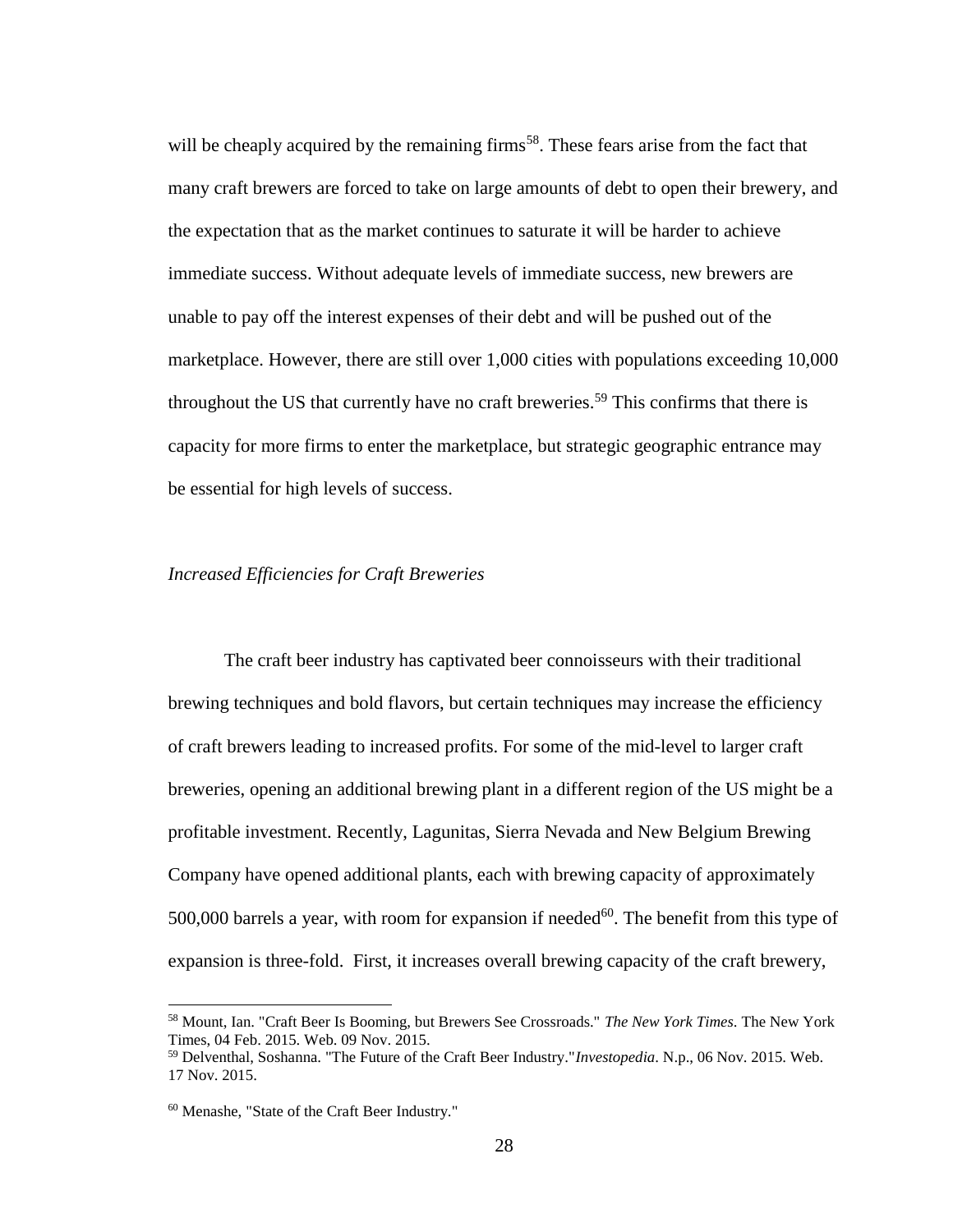which is a constant problem for the majority of successful craft breweries<sup>61</sup>. Next, it lowers distribution expenses by decreasing the distance products must travel to reach remote retail locations in the US. Most importantly, by opening an additional location in a new region, the craft brewery is able to expose their products to more potential consumers. The only drawback is that some craft beer fanatics may believe that by opening additional locations craft brewers lose some of their local-ness, which is also part of their attraction<sup>62</sup>.

Additionally, aligning or teaming with other craft breweries may allow for craft breweries to overcome some of the disadvantages that are associated with being a small firm<sup>63</sup>. Although these networks will still lack significant economies of scale due to the large variety of craft beers, they create large economies of scope in the distribution and marketing process<sup>64</sup>. Craft beer networks allow craft brewers to advertise as a group, decreasing advertising expenses and appealing to a wider share of the market. Also, these networks are able to use local or regional events, like beer festivals and concerts, as a form of advertising that reaches a wider consumer base. Likewise, distributors are more inclined to work with groups of craft breweries since the aggregate demand for their products is much larger than those of a lone craft brewery. Ultimately, as megabrewers continue to swallow up existing craft breweries, the formation of these networks may allow craft brewers to capture the benefits of economies of scope without selling out to AB InBev or MillerCoors.

<sup>61</sup> Mount, "Craft Beer Is Booming, but Brewers See Crossroads."

<sup>62</sup> Carroll and Swaminathan, 729.

<sup>63</sup> Miline and Tufts, 849.

 $64$  Swann, 6-10.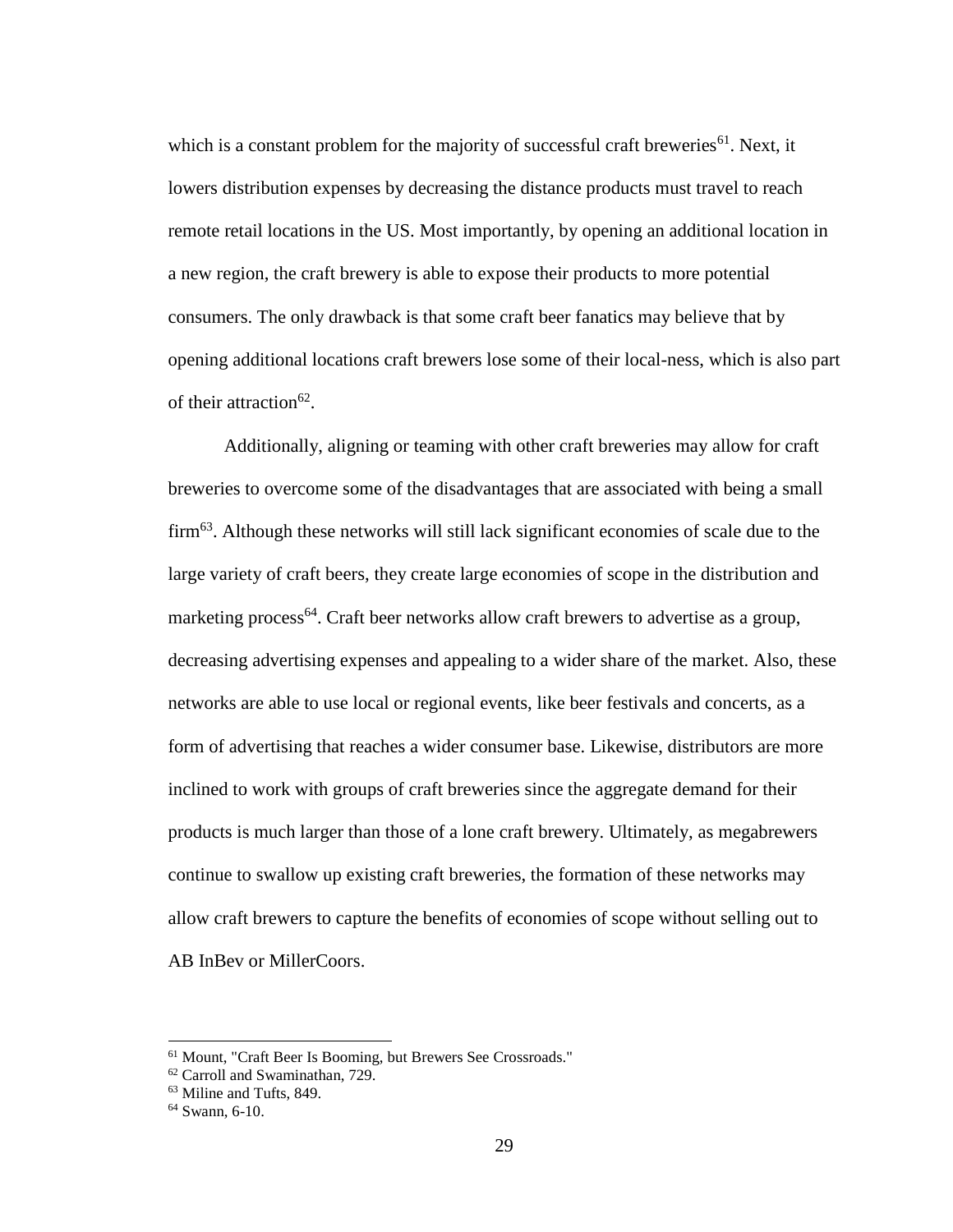#### *Future Strategy of Megabrewers*

However, the strategies of MillerCoors and AB InBev moving forward may have the most significant impact on the success of craft beer in the coming years. First, like recent events suggest, megabrewers may choose to invest in beer companies in emerging markets. Evidence supporting this strategy comes from the recent deal in which AB InBev agreed to acquire SABMiller for almost \$106 billion<sup>65</sup>. At first glance it appears that AB InBev's goal is to establish a largest market share in the US beer industry, however; the details of divestitures that must take place in order for the deal to pass through regulations reveal that the true potential lies in China. AB InBev is expected to sell SABMiller's 58% stake in MillerCoors, most likely to Molson Coors Brewing, who would continue the brewing and sale of Miller and Coors products throughout the United States. If the deal were approved, AB InBev would be in line to acquire SABMiller's 49% stake in the joint venture 'Snow', which is currently China's best-selling beer brand. This acquisition combined with AB InBev's current holdings in China would make AB InBev the largest brewer in China, as well as the U.S.<sup>66</sup>. Regardless if this deal is allowed to pass through regulations or not, it shows that the megabrewers have a keen interest in the emerging markets. Emerging markets such as China and India, have large and rapidly growing populations with low incomes, which foster the perfect market conditions for megabrewers to apply the practices they know best. In such emerging markets,

<sup>65</sup> Hjelmgaard, Kim. "AB InBev and SAB Ink \$104B 'in Principle' Deal." *USA Today.* N.p., 13 Oct. 2015. Web. 01 Nov. 2015.

<sup>66</sup> Bray, Chad. "Anheuser-Busch InBev Completes Agreement for SABMiller." *The New York Times*. The New York Times, 11 Nov. 2015. Web. 15 Nov. 2015.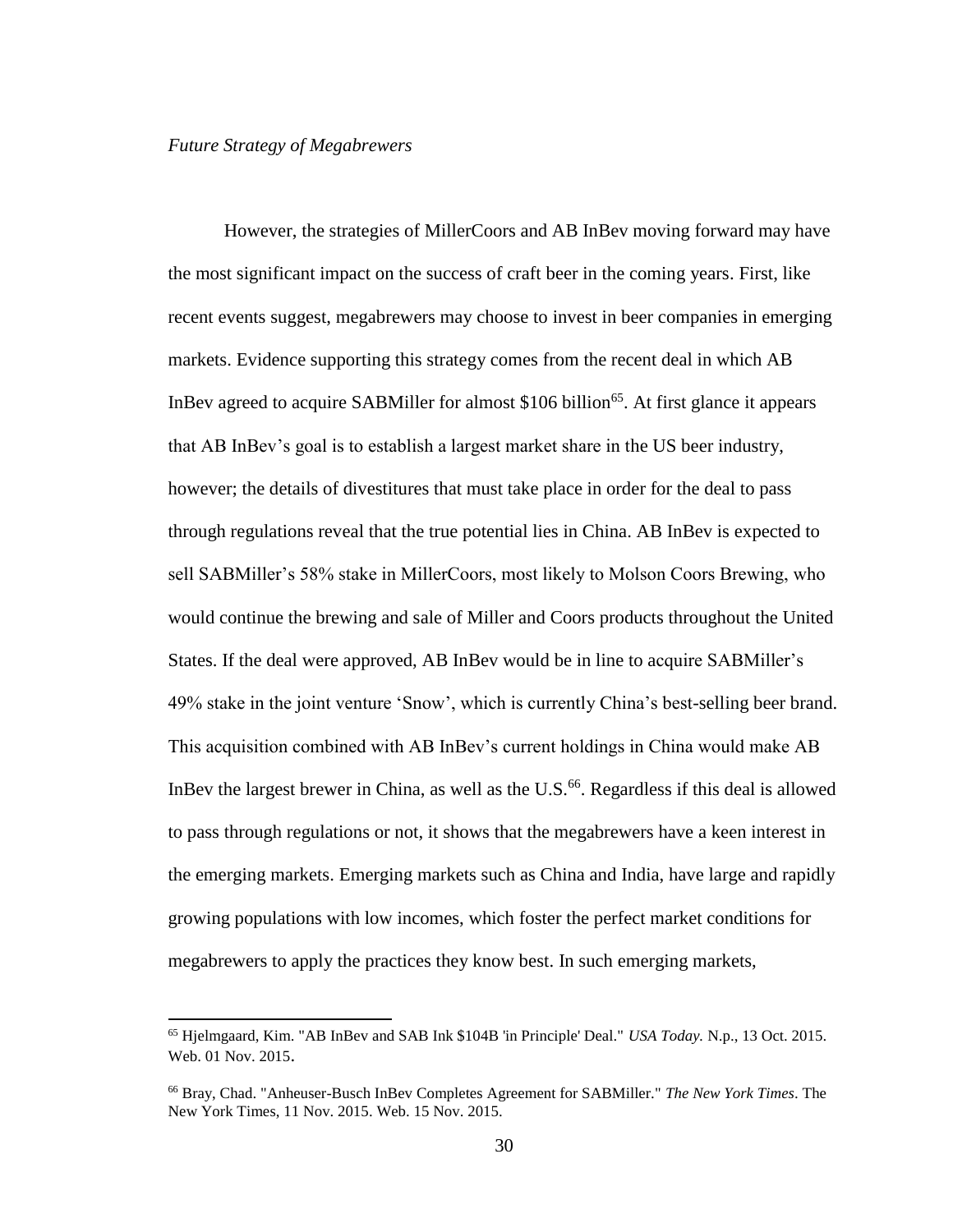megabrewers will once again be able to appeal to the majority of a country's population through mass-produced products that are made as cheaply as possible. Within the U.S., this deal will only affect Molson Coors, who would stand to become the sole owner of MillerCoors, but since they are already a part of this joint venture, no additional synergies would be realized. Therefore, there are no cost savings to be passed on to American lager consumers. In the end, if this deal shall pass Molson Coors will simply collect all of the profits from MillerCoors instead of only a portion of them.

On the other hand, it's hard to imagine that MillerCoors and AB InBev will continue to let growing chunks of the U.S. beer market be taken away from them. AB InBev's recent acquisitions of Elysian Brewing, 10 Barrel Brewing, and Goose Island, all within the last two years, suggest that they show no signs of slowing down their acquisitions of successful craft breweries in the US<sup>67</sup>. Due to immense amounts of capital as well as the steady cash flows within these megabrewers, it's most plausible to assume that they will continue to swallow up successful craft brewers as well as break into growing markets they currently lack a stronghold in. Thus far, megabrewers' acquisitions of craft breweries does not appear to have evidently affected the product quality or consistency of acquired firms. In the long run, greater availability of resources and increased access to distribution channels may even help lower the price of craft beers for the acquired firms. However, as craft breweries are bought out by megabrewers, consumers lose the satisfaction of purchasing from a brewery that produces unique, high quality beers. Therefore, the continued acquisition of craft breweries will negatively affect informed consumers who prefer craft beers. These consumers will then be forced to 

<sup>67</sup> Riley, "SABMiller Agrees to Takeover Offer from AB InBev in Biggest Beer Deal Ever."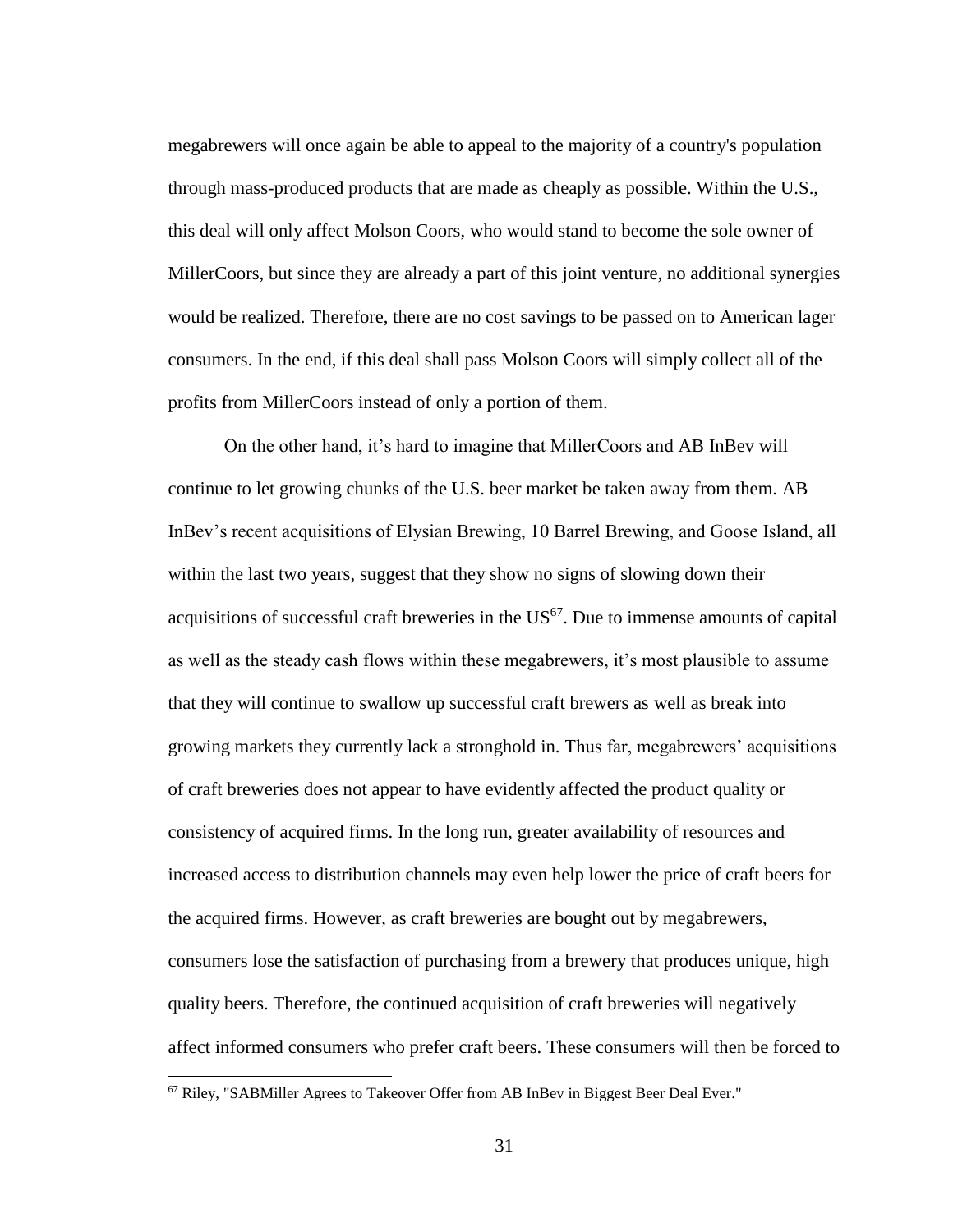shun products that they know are ultimately owned by AB InBev or MillerCoors and search for new craft brewers to purchase from.

In the end, the number of craft breweries in the United States will continue to grow due to the recent success of craft breweries and the market for craft breweries in unsaturated areas of the United States. However, once the majority of highly populated towns have multiple craft breweries and existing craft breweries have successfully expanded to capture larger chunks of the craft beer market, the market will no longer have room for new entrants. Upon market saturation, it is likely that craft beer's share of the overall beer market reaches or surpasses the projected 20% by 2020, but due to the fact that some of these craft brewers will have large investments from megabrewers, it is unlikely that by definition craft beers (refer to Figure 1) will be able to capture 20% of the market by  $2020^{68}$ .

# **V. Conclusion**

The emergence and exponential growth of the craft beer industry since its birth in the 1980s, has forced megabrewers such as AB InBev and MillerCoors to take action in order to protect their market share of the beer industry within the United States. This study attempts to understand how craft breweries have been able to successfully and continuously chip away at the market share of the beer conglomerates. Through superior quality, bolder flavors, and a wider variety of products, the craft beer industry has successfully segmented themselves from the traditional beer market and has capitalized

<sup>68</sup> Notte, Jason. "Why Craft Beer Will Be Almost Unrecognizable by the Year 2020." *MainStreet*. N.p., 29 Apr. 2015. Web. 14 Nov. 2015.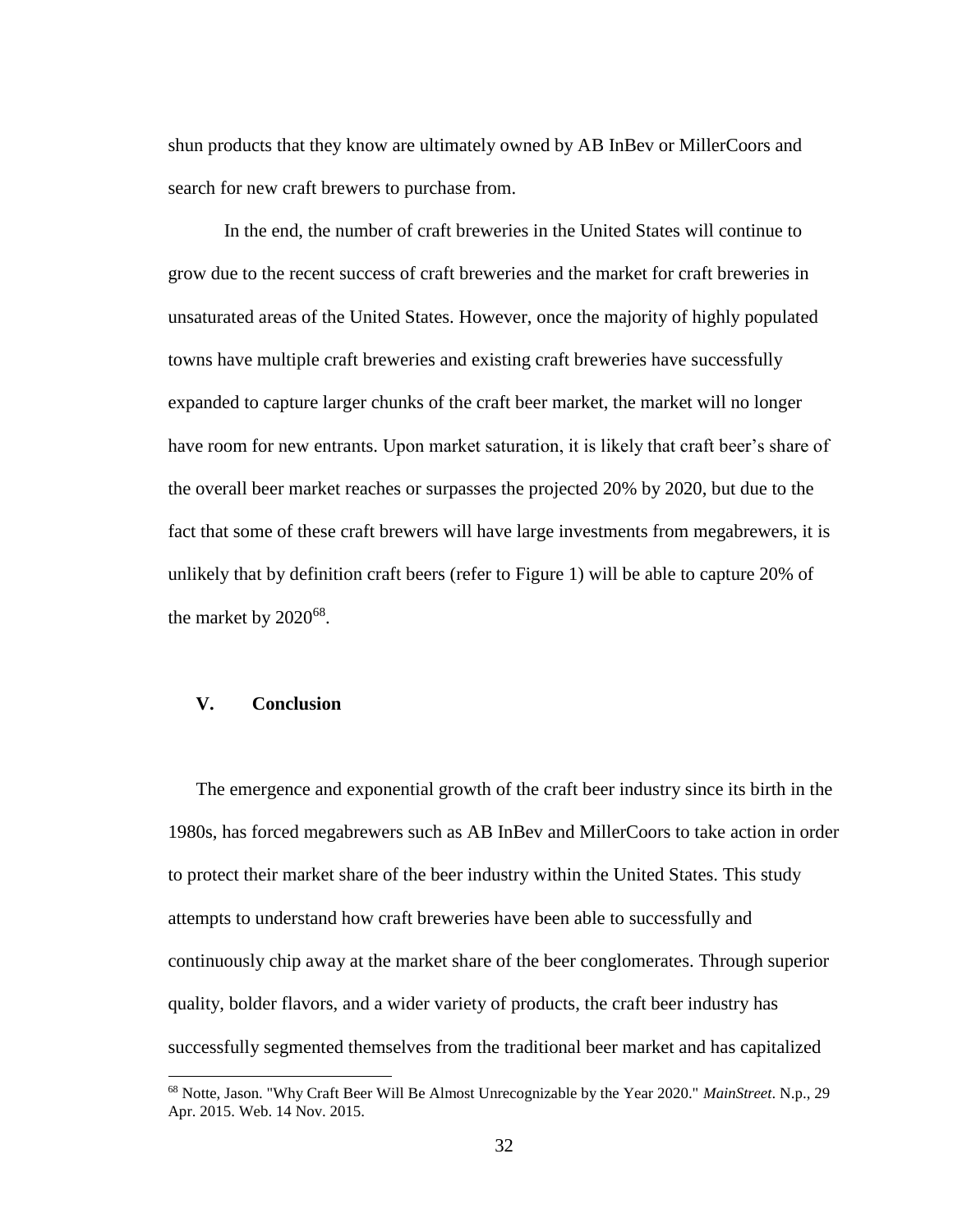upon the ability to attract a different consumer base. This coincides with previous studies that have proven craft beer, imported beer and traditional American lagers do not act as close substitutes.<sup>69</sup> Furthermore, craft breweries have successfully attracted a growing amount of consumers because of the sophisticated connotation that people now associate with choosing craft beers over traditional American lagers. Lastly, the fact that craft beer is a luxury good has allowed the craft beer industry to parallel the recent growth of the US economy.

The next step of this study was to examine how AB InBev and MillerCoors have reacted to their recent plateauing of sales in the U.S., which is a large consequence of the continued growth of the craft beer industry. Megabrewers saw they were slowly losing market share to the craft beer industry and therefore decided launch a few new tactics to win this share back. First, they began brewing quasi-craft beers of their own, which proved to be successful. More recently megabrewers have turned to acquiring successful craft breweries and investing extensive capital in order to quickly expand them. Thirdly, AB InBev and MillerCoors have begun using their market size to block main distribution channels for craft breweries which forces the small firms to pay higher distribution expenses. These aggressive counter attacks to the craft industry's growth show that AB InBev and MillerCoors are not going to allow small craft breweries to take away their share of the beer market.

However, craft beer has only recently, within the past 10 years, jumped from being a minimal portion of the beer industry, to capturing almost 20% of all beer profits in the US. If the US economy continues to improve as expected and the population continues to

<sup>69</sup> Toro-Gonzalez, McCluskey, Mittelhammer, "Beer Snobs Do Exist: Estimation of Beer Demand by Type."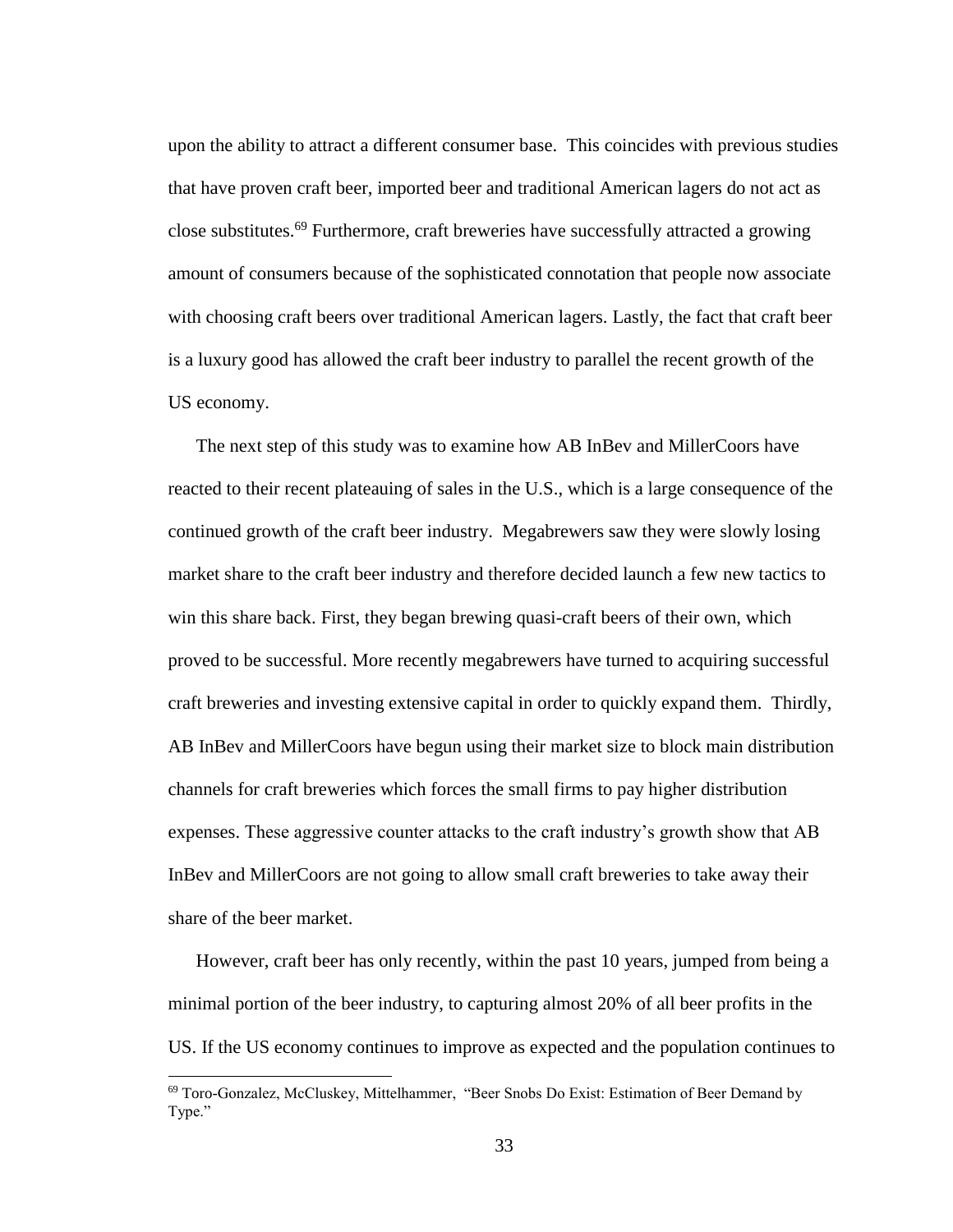change their tastes, it will be interesting to see how much more of the overall beer demand the craft beer industry will be able to capture. In future studies it will be interesting to examine how the operations, revenue and production process are affected for craft breweries that are acquired by AB InBev or MillerCoors. Additionally, it would be revealing to compare the demand for two separate craft breweries over a long period of time, while one remains independent and the other is acquired by a megabrewery.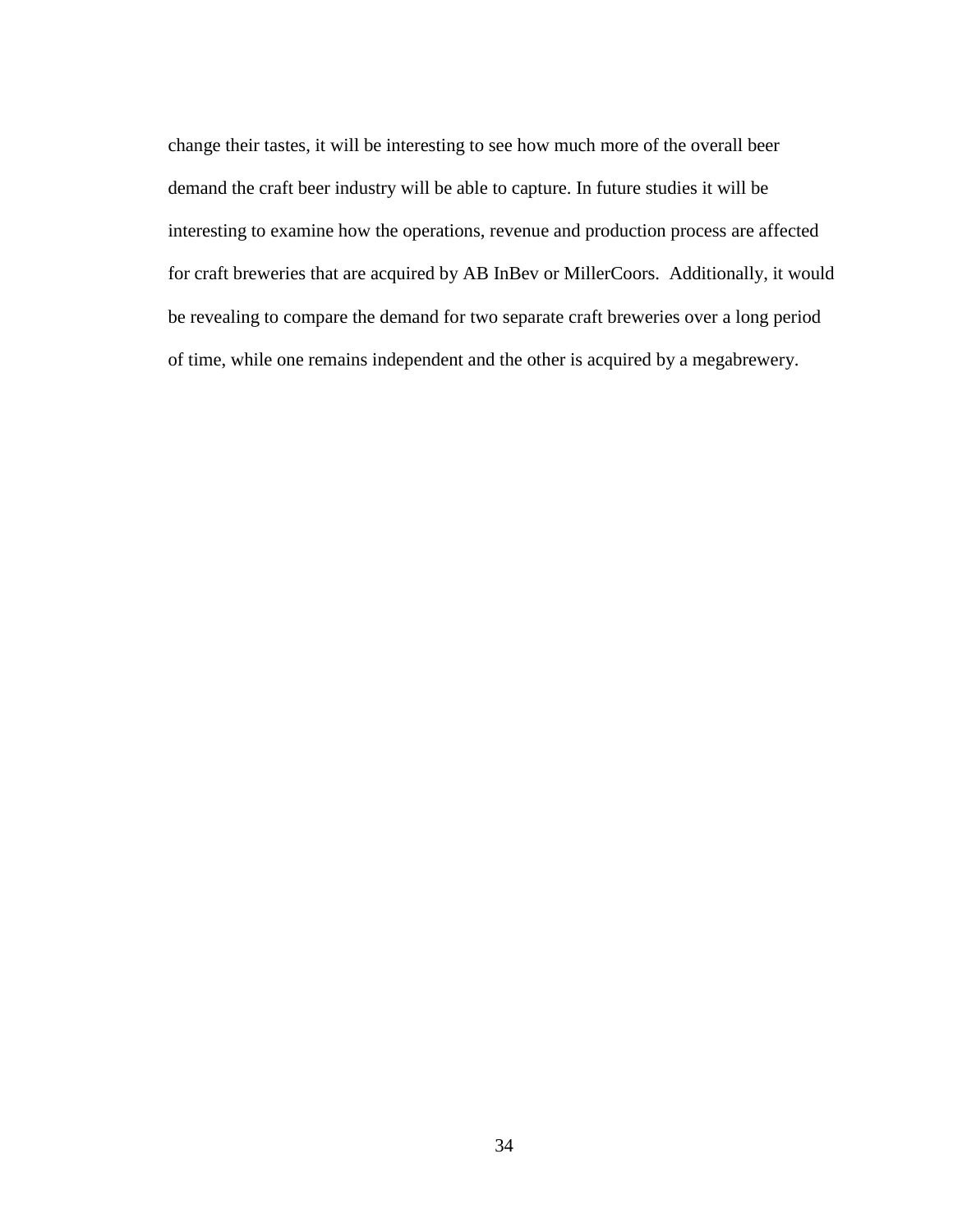# **Appendix**

# Figure 1

# Definitions of Beer Industry Terms

**MillerCoors -** a U.S. joint venture between SABMiller and Molson Coors that was created on October 9, 2007

**American Lager -** Miller Light, Coors Light, Bud Light, Budweiser, Coors etc.

**Craft Brewery -** must qualify as all three

- 1. Small Annual Production of 6 million barrels of beer or less (approximately 3 percent of U.S. annual sales). Beer production is attributed to the rules of alternating proprietorships.
- 2. Independent Less than 25 percent of the craft brewery is owned or controlled (of equivalent economic interest) by an alcoholic beverage industry member that is not itself a craft brewer.
- 3. Traditional A brewer that has a majority of its beverage alcohol volume in beers whose flavor derives from traditional or innovative brewing ingredients and their fermentation.

**Microbrewery –** a brewery with annual beer production below 15,000 barrels a year

**Regional Brewery -** a brewery with annual beer production of between 15,000 and 6 million barrels

**Large Brewery -** a brewery with annual beer production over 6 million barrels

**Megabrewers -** the largest U.S. breweries, AB InBev and MillerCoors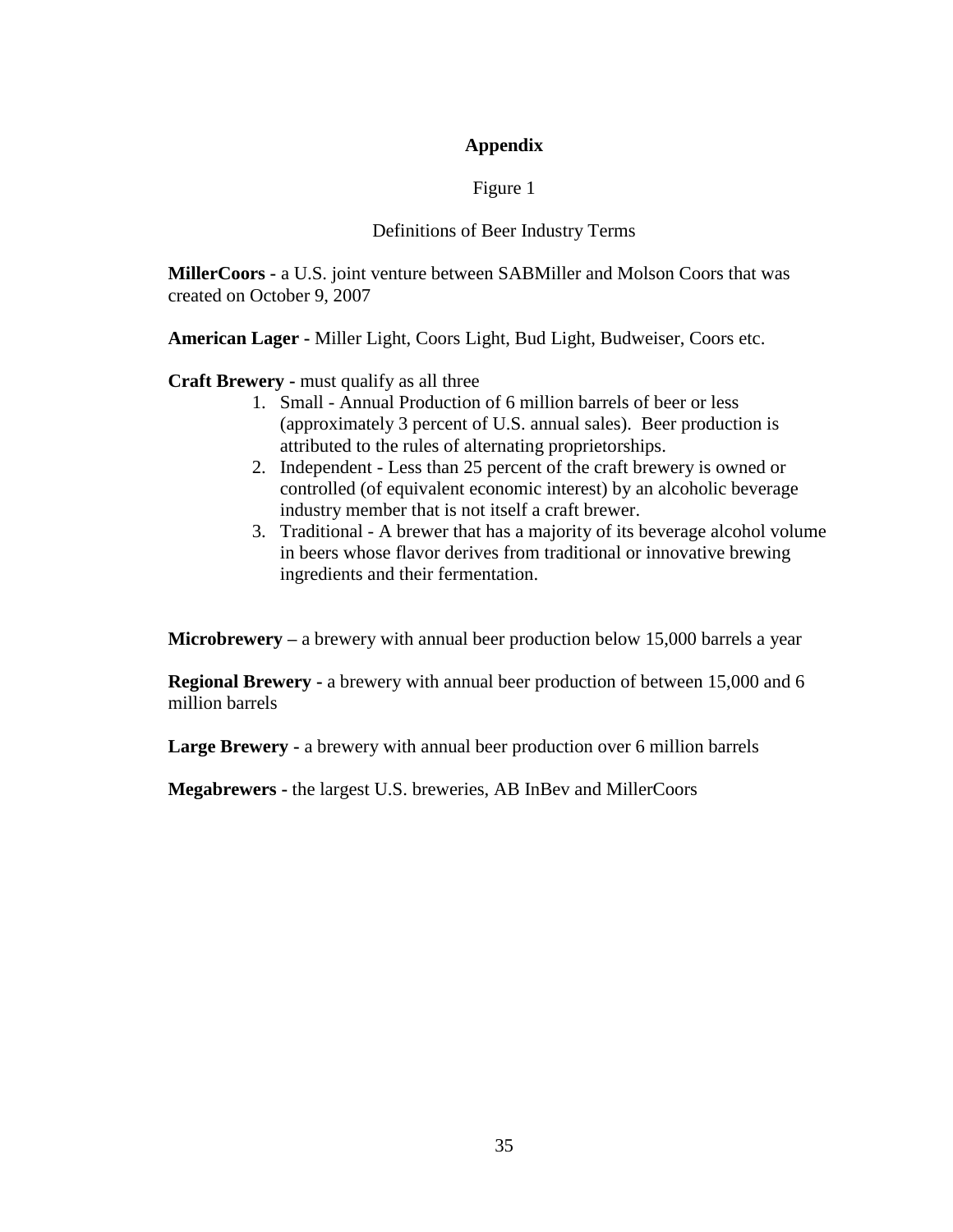# Figure 2

# **Anheuser-Busch InBev**

- Owns 32% of the Craft Brew Alliance and serves as the nationwide distributor
	- o Craft Brew Alliance composed of Redhook Ale Brewery, Widmer Brothers Brewery, Kona Brewing Company, Omission Beer and Square Mile Cider
- Acquired Fulton Street Brewery (producer of Goose Island)
- Acquired Elysian Brewing
- Acquired 10 Barrel Brewing
- Acquired Blue Point Brewing Company
- Brewer of Shock Top and Landshark

# **MillerCoors**

- Acquired minority interest in Terrapin Beer Company
- Acquired Crispin Cider Company
- Acquired Franciscan Well Brewery
- Acquired Meantime Brewery Company
- Acquired Henry Weinhard's
- Acquired Fox Barrel Cider
- Brewer of Blue Moon, Batch 19 and Third Shift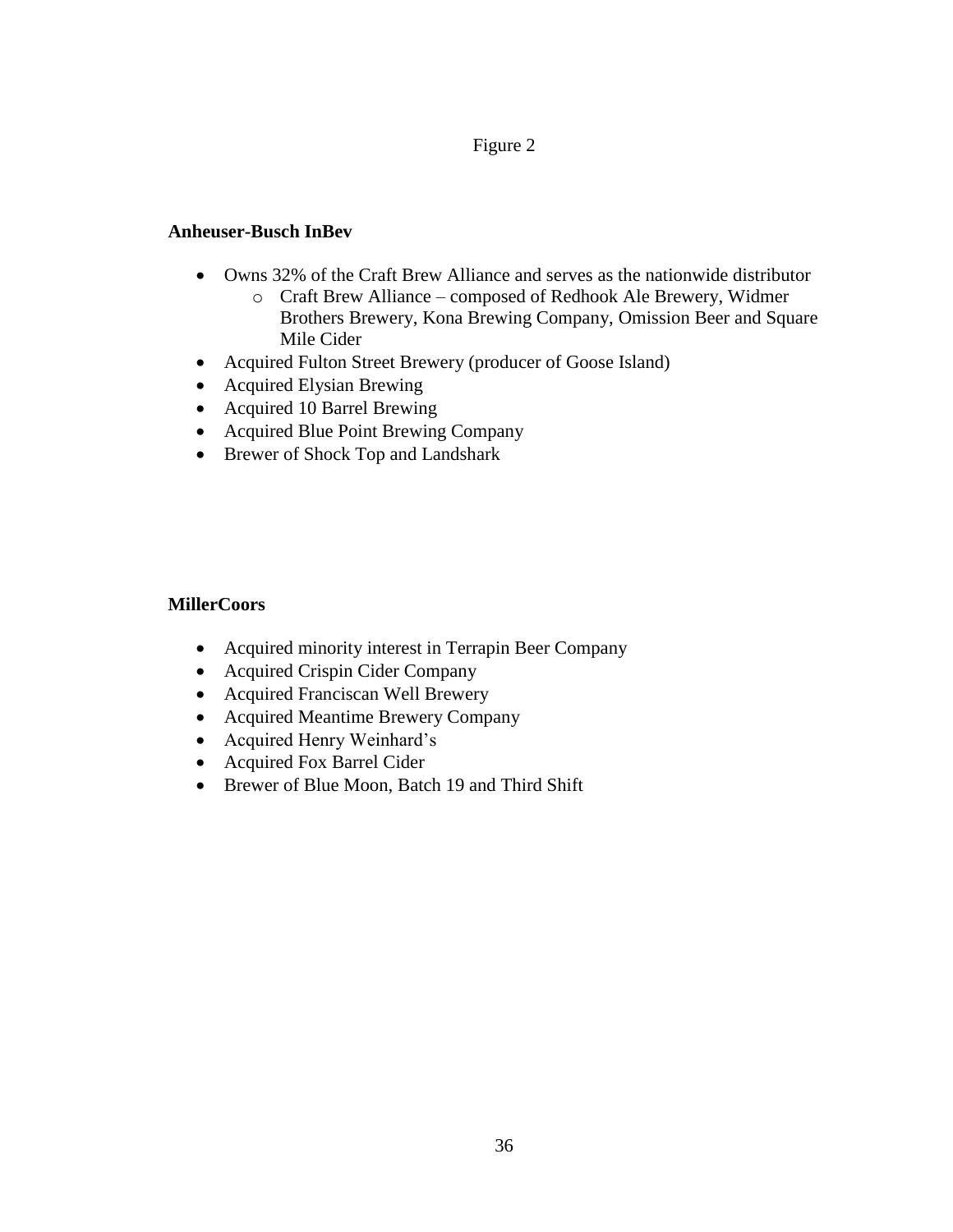#### **Works Cited**

- Agnew, Michael. *A Perfect Pint's Beer Guide to the Heartland*. Champaign: U of Illinois, 2014. Print.
- Allyn, Matt. "Is That Really Craft Beer? 23 Surprising Corporate Brewers." *Mensjournal.com*. N.p., 23 Sept. 2015. Web. 23 Nov. 2015.
- Ashenfelter, Orley C., Daniel S. Hosken, and Matthew C. Weinberg. "Efficiencies Brewed: Pricing and Consolidation in the US Beer Industry." *RAND Journal of Economics* 46.2 (2015): 328-61. Web. 10 Nov. 2015.
- Baron, Steve. "NFL 2014 TV Recap: 202 Million Viewers, Game Viewership Nearly Triples Broadcast Primetime." *TV By The Numbers by Zap2itcom*. N.p., 09 Jan. 2015. Web. 16 Nov. 2015.
- Bastian, Chris T., Deborah M. Oakley-Simpson, Donald M. McLeod, and Dale J. Menkhaus. "Niche Market Potential: The Case of the U.S. Craft Brewing Industry." *Review of Agricultural Economics* 21.2 (1999): 552-62. Web. 06 Nov. 2015.
- Berzok, Linda. "Rumblings from the World of Food." *Gastronomica* 8.2 (2008): 1-5. Web. 25 Oct. 2015.
- Bray, Chad. "Anheuser-Busch InBev Completes Agreement for SABMiller." *The New York Times*. The New York Times, 11 Nov. 2015. Web. 15 Nov. 2015.
- "Canada vs. U.S.: Who Has the Best Craft Beer Scene?" *On Beer*. N.p., 26 Jan. 2015. Web. 20 Nov. 2015.
- Carroll, Glenn R., and Anand Swaminathan. "Why the Microbrewery Movement? Organizational Dynamics of Resource Partitioning in the U.S. Brewing Industry." *The American Journal of Sociology* 106.3 (2000): 715-762. Web. 06 Nov. 2015.
- Carroll, Glenn. Ray Wheaton, Dennis. "The Organizational Construction of Authenticity: An Examination of Contemporary Food and Dining in the U.S." *Social Science Research Network* (2008): 1-60. Web. 07 Nov. 2015.
- Clemons, Eric K., Guodong Gao, and Lorin M. Hitt. "When Online Reviews Meet Hyperdifferentiatation: A Study of the Craft Beer Industry." *Journal of Management Information Systems* 23.2 (2006): 149-71. Web. 06 Nov. 2015.
- Delventhal, Soshanna. "The Future of the Craft Beer Industry."*Investopedia*. N.p., 06 Nov. 2015. Web. 17 Nov. 2015.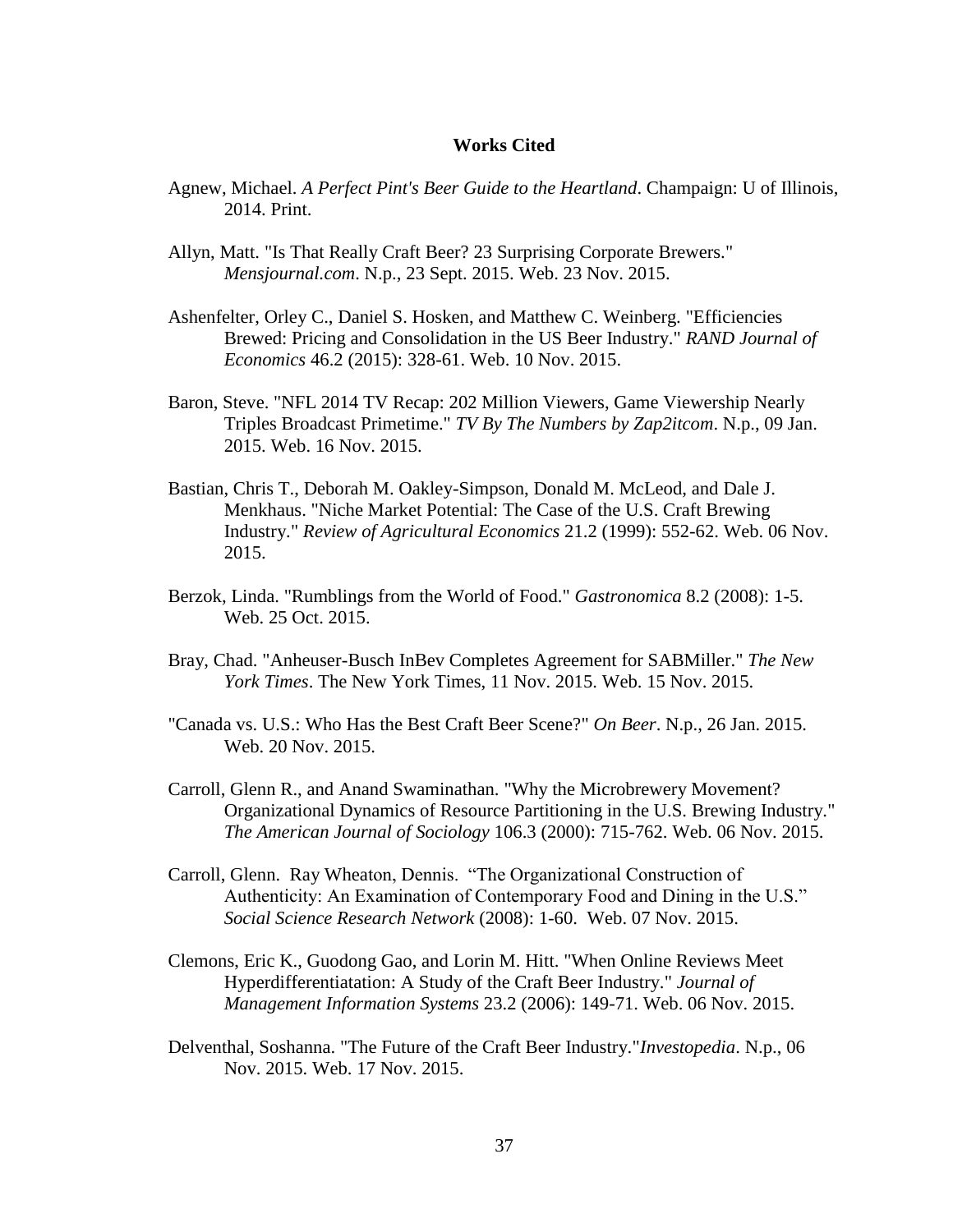- Elzinga, Kenneth G. "Review." *Managerial and Decision Economics* 27.5 (2006): 391- 92. Web. 07 Nov. 2015.
- Esterl, Mike and Fairless, Tom. "AB InBev Will Take Over SABMiller-and Much of the Beer World." *WSJ*. The Wall Street Journal, 14 Oct. 2015. Web. 06 Nov. 2015.
- Friberg, Richard, and Andre Romahn. "Divestiture Requirements as a Tool for Competition Policy: A Case from the Swedish Beer Market." *International Journal of Industrial Organization* 42 (2015): 1-18. Web. 10 Nov. 2015.
- History.com Staff. "Baby Boomers." *History.com*. A&E Television Networks, 2010. Web. 14 Nov. 2015.
- Hjelmgaard, Kim. "AB InBev and SAB Ink \$104B 'in Principle' Deal." *USA Today.* N.p., 13 Oct. 2015. Web. 01 Nov. 2015.
- Kioulafas, K.E. "An Application of Multiple Regression Analysis to the Greek Beer Market." *The Journal of the Operational Research Society* 36.8 (1985): 689-96. Web. 07 Nov. 2015.
- Lund-Thomsen, Lars. Madsen, Erik. Pedersen, Kurt. "Effects of the M&A Wave in the Global Brewing Industry 2000-2010." *EconPapers* (2012): 1-9. Web. 11 Oct. 2015
- Loretz, Simon. Oberhofer, Harald. "When Helping the Small Hurts the Middle: Beer Excise Duties and Market Concentration." *Social Science Research Network*  (2014): 3-17. Web. 22 Oct. 2015
- Lynk, William J. "Interpreting Rising Concentration: The Case of Beer." *The Journal of Business* 1st ser. 57.1 (1984): 43-55. Web. 07 Nov. 2015.
- Malin, Joshua. "MAP: The Companies Who Actually Make Your Beer | VinePair." *VinePair*. N.p., 08 Feb. 2015. Web. 04 Nov. 2015.
- Menashe, Jeff. "State of the Craft Beer Industry." (n.d.): n. pag. Demeter Group Investment Bank, 01 Feb. 2013. Web. 10 Nov. 2015.
- Mickle, Tripp. "AB InBev Extends Bud Light's NFL Sponsorship." *WSJ*. The Wall Street Journal, 04 Nov. 2015. Web. 16 Nov. 2015.
- Miline, S., and S. Tufts. "Industrial Restructuring and the Future of the Small Firm: The Case of Canadian Microbreweries." *Environment and Planning A* 25 (1993): 847- 61. Web. 02 Nov. 2015.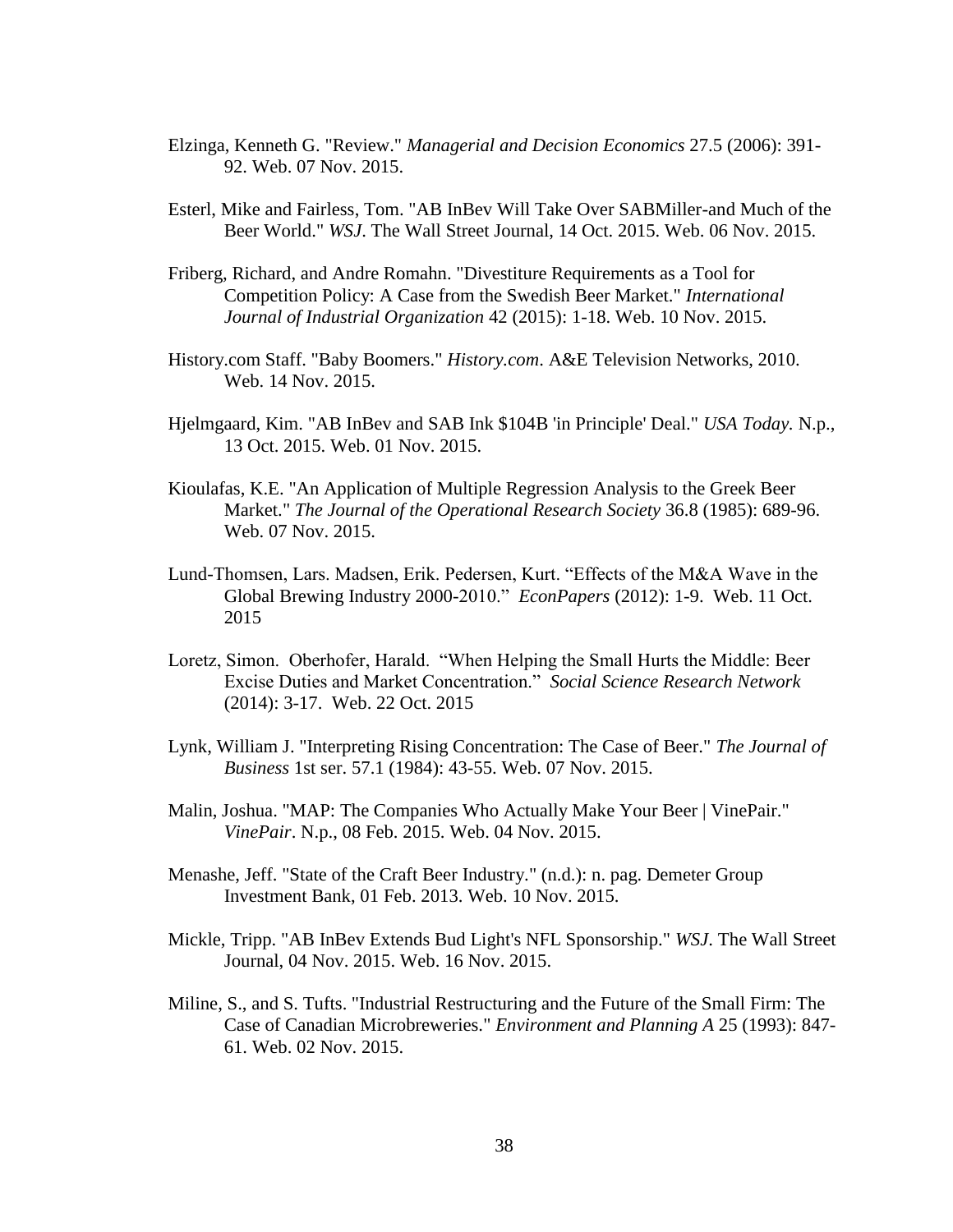- Mitchell, Matthew. Koopman, Christopher. "Bottling Up Innovation in Craft Brewing: A Review of the Current Barriers and Challenges." *Social Science Research Network* (2014): 1-5. Web. 02 Nov. 2015
- Mount, Ian. "Craft Beer Is Booming, but Brewers See Crossroads." *The New York Times*. The New York Times, 04 Feb. 2015. Web. 09 Nov. 2015.
- Notte, Jason. "Why Craft Beer Will Be Almost Unrecognizable by the Year 2020." *MainStreet*. N.p., 29 Apr. 2015. Web. 14 Nov. 2015.
- Phillips, Matt. "America's Fastest-growing "craft" Beer Is Made by the World's Biggest Brewer." *Quartz*. N.p., 28 Feb. 2014. Web. 01 Nov. 2015.
- Riley, Charles. "SABMiller Agrees to Takeover Offer from AB InBev in Biggest Beer Deal Ever." *CNNMoney.* Cable News Network, 13 Oct. 2015. Web. 23 Nov. 2015.
- Rojas, Christian. "Price Competition in U.S. Brewing." *The Journal of Industrial Economics* 56.1 (2008): 1-31. Web. 05 Nov. 2015.
- Rotunno, Tom. "Inside Anheuser-Busch's Craft Beer Deals." *CNBC*. N.p., 26 July 2015. Web. 03 Nov. 2015.
- Swann, Peter. "The Fall and Rise of the Local Brew: Process Innovation, Horizontal Product Innovation and the Geographic Dispersion of Breweries in England, 1900-2004." *Social Science Research Network* (2012): 1-23. Web. 10 Nov. 2015
- Thompson, Derek. "Why Are American Drinkers Turning Against Beer?" *The Atlantic.* N.p., 05 Aug. 2013. Web. 11 Nov. 2015.
- Toro-Gonzalez, Daniel. McCluskey, Jill. Mittelhammer, Ron. "Beer Snobs Do Exist: Estimation of Beer Demand by Type." *EconPapers* (2014): 1-31. Web. 15 Oct. 2015
- Tremblay, Victor J., and Carol Horton. Tremblay. *The U.S. Brewing Industry: Data and Economic Analysis*. Cambridge, MA: MIT, 2005. Print.
- Tuttle, Brad. "Big Beer's 5-Point Plan to Crush the Craft Beer Revolution." *Time*. Time, 16 Oct. 2015. Web. 02 Nov. 2015.
- Vaheesan, Sandeep. "Halting Beer's March to Monopoly: The Likely Anticompetitive Effects of Anheuser-Busch InBev's Proposed Acquisition of Grupo Modelo." *Social Science Research Network* (2015): 1-17. Web. 10 Oct. 2015